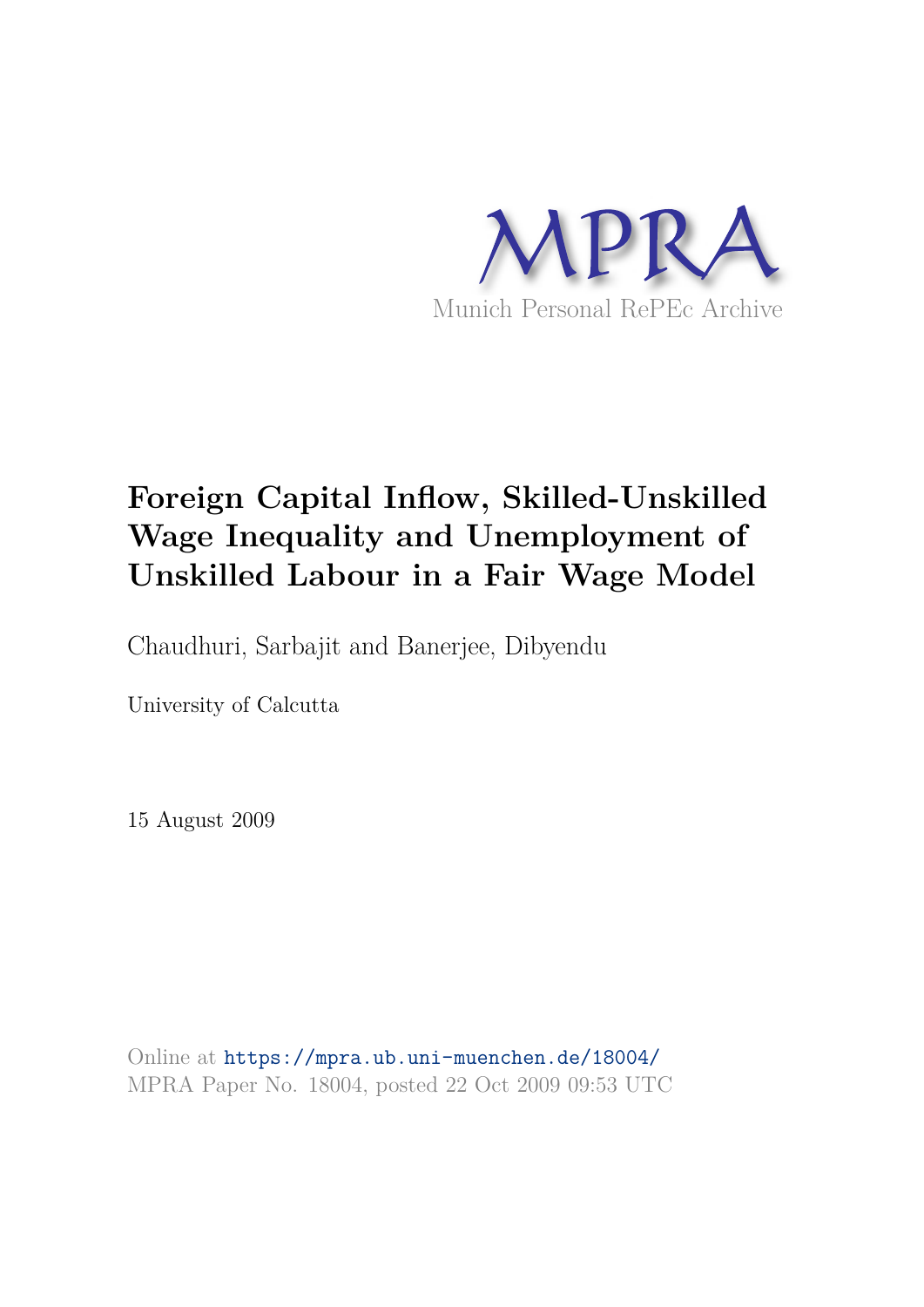## **Foreign Capital Inflow, Skilled-Unskilled Wage Inequality and Unemployment of Unskilled Labour in a Fair Wage Model**

Sarbajit Chaudhuri

Dept. of Economics, University of Calcutta, India.

E-mail: sarbajitch@yahoo.com

and

Dibyendu Banerjee

Dept. of Economics, Serampore College, Dt. Hooghly, West Bengal, India. E-mail: dib\_banerjee123@yahoo.com

**Address for communication:** Dr. Sarbajit Chaudhuri, 23 Dr. P.N. Guha Road,

Belgharia, Kolkata 700083, India. Tel: 91-33-2557-5082 (O); Fax: 91-33-2844-1490 (P)

#### **(This version: August 2009)**

**Abstract:** This paper has developed a three-sector general equilibrium framework that explains unemployment of both skilled and unskilled labour. Unemployment of unskilled labour is of the Harris-Todaro (1970) type while unemployment of skilled labour is caused due to the validity of the FWH in the high-skill sector. There are two types of capital one of which is specific to the primary export sector while the other moves freely among the different sectors. Inflows of foreign capital of either type unambiguously improve the economic conditions of the unskilled working class. However, the effects on the skilled-unskilled wage inequality and the extent of unemployment of both types of labour crucially hinge on the properties implied by the efficiency function of the skilled workers.

**JEL classification: F13; J41; O15**

**Keywords: Fair wage hypothesis; skilled labour; unskilled labour; wage inequality; foreign capital; unemployment.**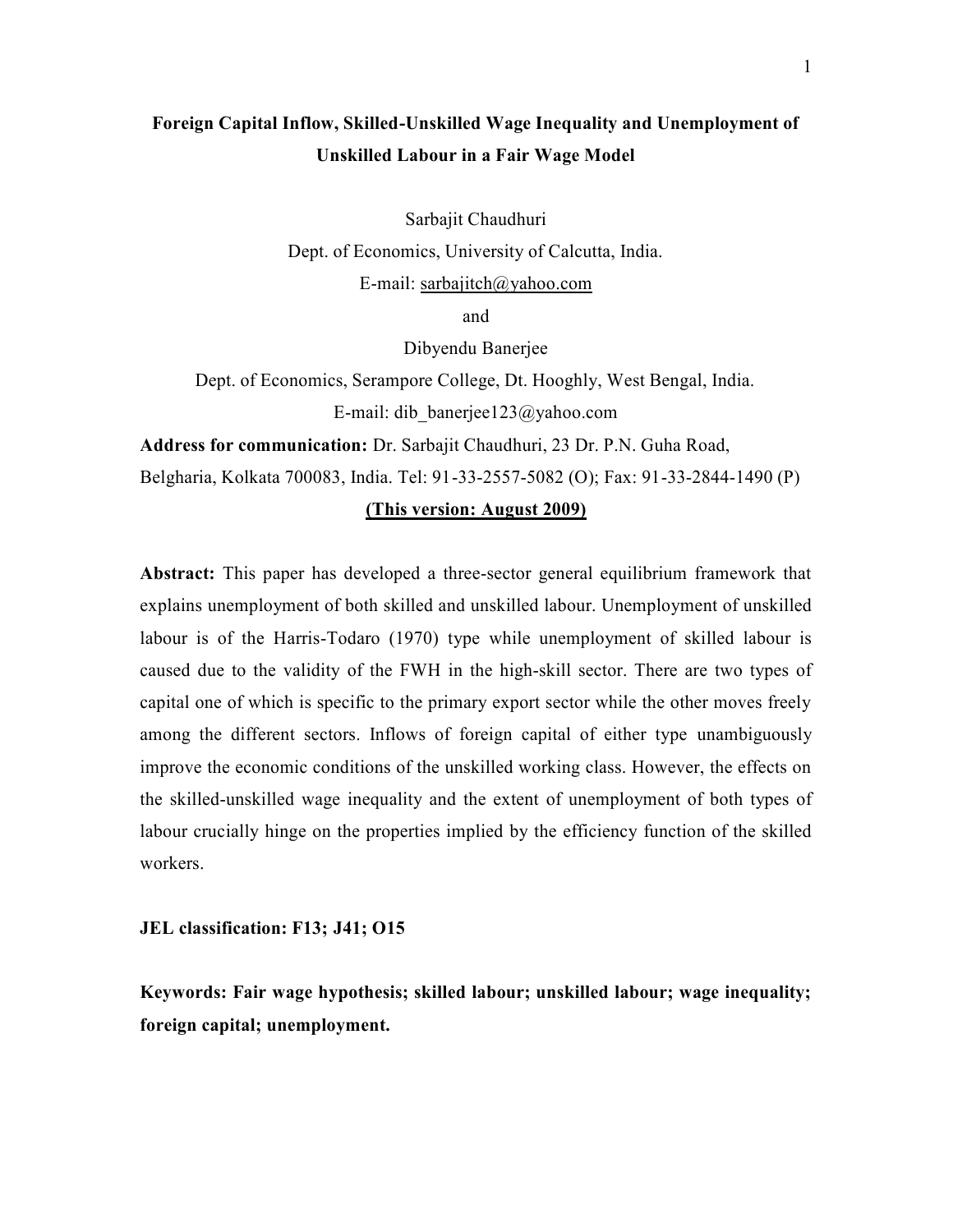## **Foreign Capital Inflow, Skilled-Unskilled Wage Inequality and Unemployment of Unskilled Labour in a Fair Wage Model**

#### **1. Introduction**

-

The persistence of involuntary unemployment and labour market imperfection are two of the salient features of the labour market in a developing economy. Labour can be of two types: unskilled and skilled. How to explain unemployment as a general equilibrium phenomenon depends on which type of labour we are considering. Harris-Todaro (1970) (hereafter HT) type of model is one way to explain unemployment in a general equilibrium setup where the efficiency of each worker is considered to be exogenously given and equal to unity. However, in such a model unemployment is specific to the urban sector and is suitable to explain the unemployment of unskilled labour only.

The involuntary unemployment of unskilled labour can also be explained<sup>1</sup> by using the 'consumption efficiency hypothesis' (CEH) of Leibenstein (1957) and Bliss and Stern (1978) where the nutritional efficiency of a worker depends positively on his consumption level. The CEH is the earliest version of the efficiency wage theory and is applicable to the poor unskilled workers who are at or slightly above their subsistence consumption level.

It is important to note that in an economy the possibility of being unemployed also rises with increasing education and skills. In the case of India, NSSO surveys conducted over the years show that the unemployment rate among those educated above the secondary level was higher, in both rural and urban areas, than those with lesser educational attainments. The NSSO 61st Round report, *Employment and Unemployment Situation in India 2004-05*, attributes this to the fact that "the job seekers become gradually more and more choosers as their educational level increases." Serneels (2007) also has found that in

**<sup>1</sup>** Unemployment in the seasonal casual unskilled labour market can be explained by the 'collusive theory of unemployment' of Osmani (1991) where workers may refuse to undercut wages despite being unemployed for the fear that it would lower wages for every worker now and in the future.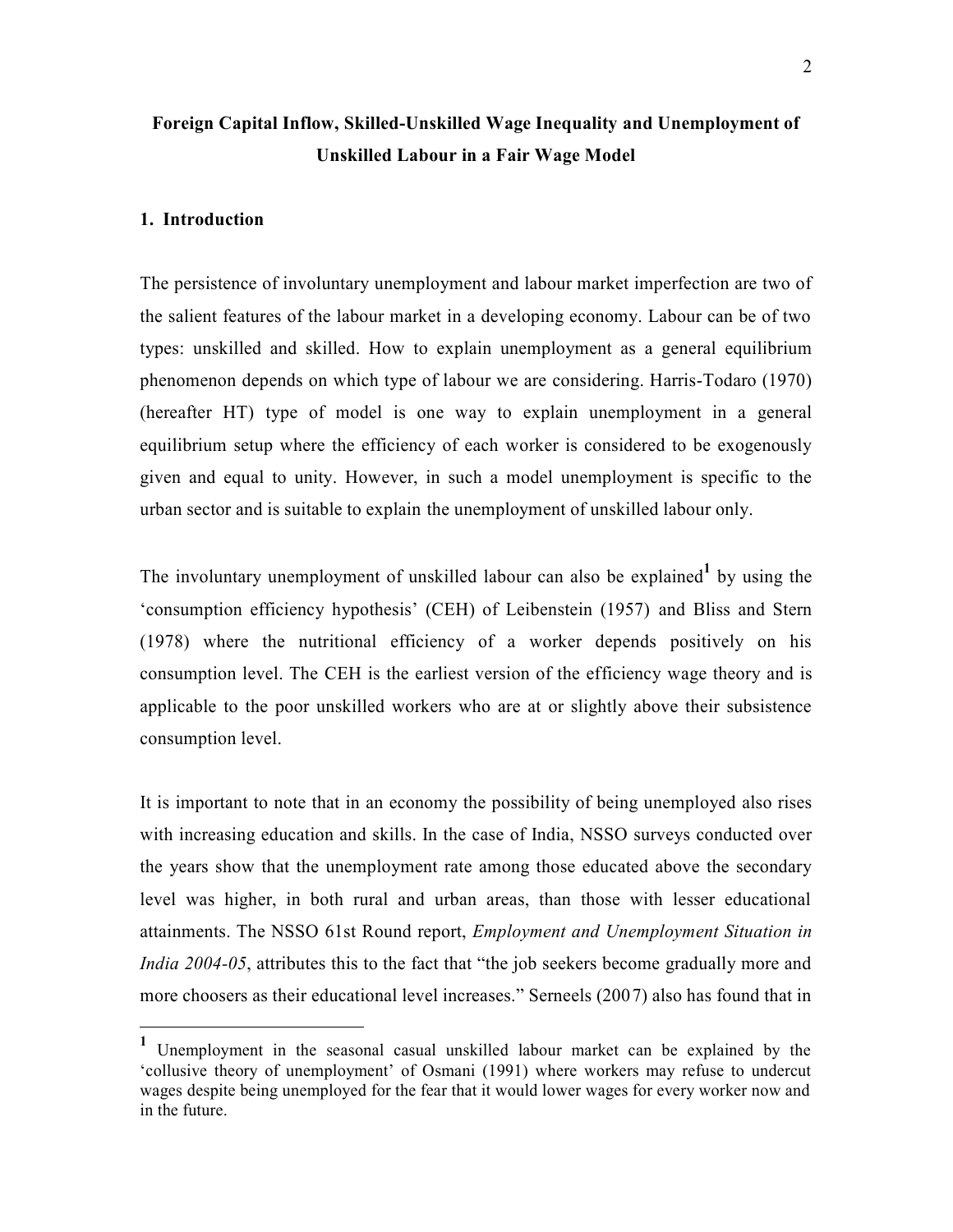Ethiopia unemployment is concentrated among relatively well-educated first time job seekers who come from the middle classes. However, the role of the demand side in determining the unemployment of skilled labour is also extremely important. For example, the global financial and economic crisis that started in 2008 has severely affected the information and technology (IT) sector across countries. Countries like India and China that are large exporters of high-skill commodities like computer software are facing serious problem due to decreased demand from developed countries resulting in lower prices for these products. For India, it is even a bigger problem because India is the land of IT outsourcing and a lot of large western companies outsource their IT services to Indian companies. So, it is obvious that the supply of works for Indian outsourcing companies is suffering seriously leaving a large number of skilled workers jobless.

For theoretically explaining the existence of unemployment of skilled labour one has to recourse to the efficiency wage theories. One version of efficiency wage theory is based upon the work of Shapiro and Stiglitz (1984) where the work-effort of a worker is positively related to both the wage rate and the unemployment rate. However, it should be kept in mind that the Shapiro and Stiglitz (1984) type of unemployment is relevant only where there exists 'hire and fire' recruitment policy of labour. A more generalized version of efficiency wage theory is the 'fair wage hypothesis' (FWH). Agell and Lundborg (1992, 1995), Feher (1991), Akerlof and Yellen (1990), etc. have explained unemployment as a general equilibrium phenomenon using the FWH. As per the Agell and Lundborg (1992, 1995) treatment of the FWH, efficiency of a worker is sensitive to the functional distribution of income. Consequently, the return on capital, wage rates of the two types of labour and the unemployment rate appear as arguments in the efficiency function.

Agell and Lundborg (1995) have demonstrated how the FWH can be accommodated in a 2×2 Hechscher-Ohlin-Samuelson (HOS) model and examined the robustness of some of the important trade theorems. However, there is no distinction between different types of labour according to their skills and hence phenomenon like the skilled-unskilled wage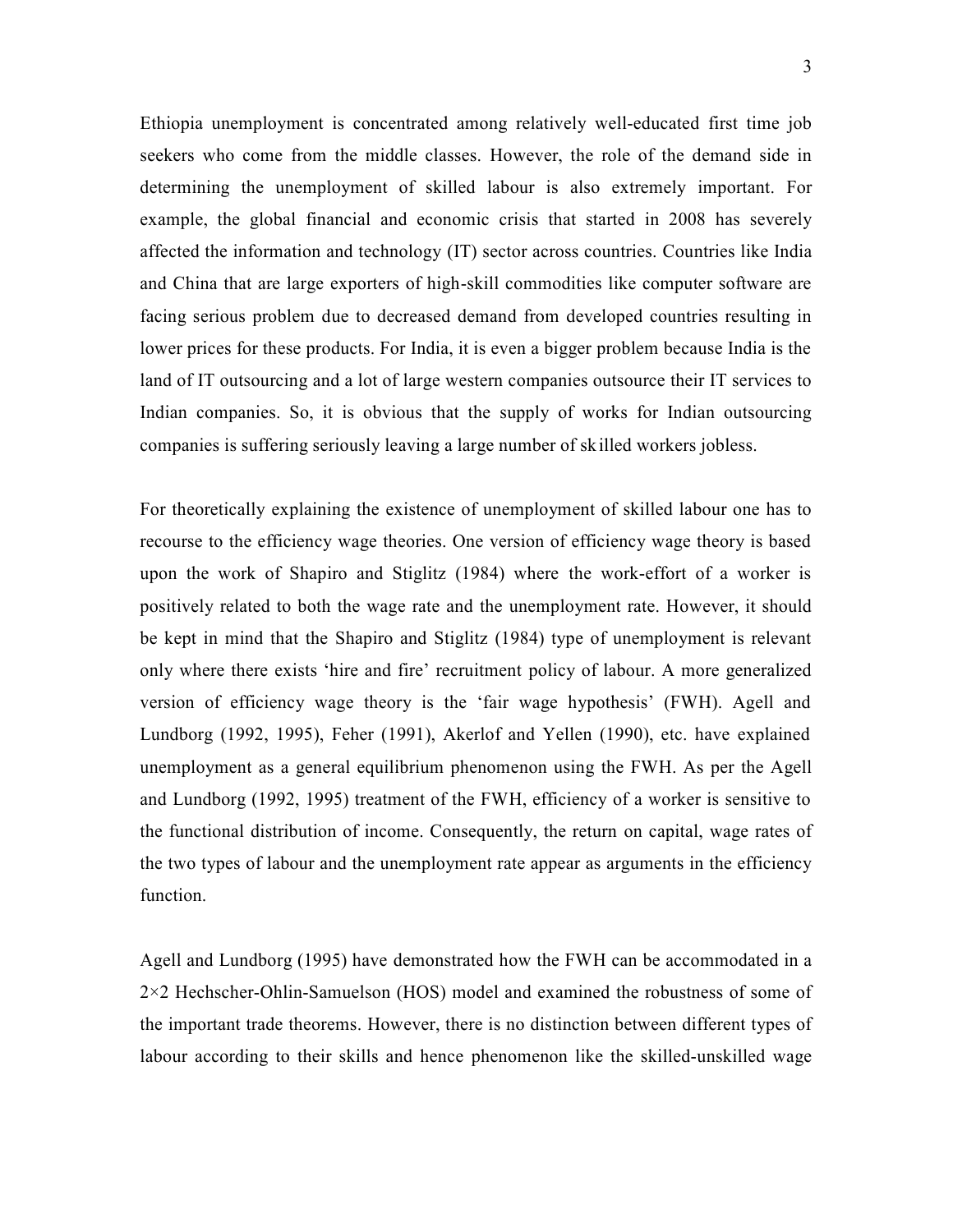inequality that has worsened in the liberalized regime in complete contrast to the predictions of the HOS model cannot be analyzed using their framework.

The theoretical literature explaining the deteriorating wage inequality in the developing countries includes works of Feenstra and Hanson (1996), Marjit and Acharya (2003), Marjit and Kar (2005), Yabuuchi and Chaudhuri (2007), Marjit, Beladi and Chakrabarti (2004), and Chaudhuri and Yabuuchi (2007). They have shown how trade liberalization, international migration of labour and inflows of foreign capital might produce unfavourable effects on the wage inequality in the South given the specific structural characteristics of the less developed countries, such as features of labour markets, structures of production, existence of non-traded goods, nature of capital mobility etc.

As per the empirical literature, growth in foreign direct investment which is positively correlated with the relative demand for skilled labour has been one of the prime factors**<sup>2</sup>** responsible for the growing incidence of wage inequality in the South. The paper of Feenstra and Hanson (1996) is based on the famous Dornbusch-Fischer-Samuelson continuum-of-goods framework. According to them, inflows of foreign capital induced greater production of skilled-intensive commodities in Mexico, thereby leading to a relative decrease in the demand for unskilled labour. Marjit, Beladi and Chakrabarti (2004) have also studied the consequences of an improvement of terms of trade and inflows of foreign capital on wage inequality with or without trade fragmentation. But, all these papers have considered full-employment framework and hence have ignored the problem of unemployment which is a salient feature of these economies. However, there is a paper in the literature by Beladi, Chaudhuri and Yabuuchi (2008) that has used a  $2\times3$ Harris-Todaro setup to examine the consequences of international mobility of different factors of production on the relative wage inequality. Nonetheless all these works do not account for the unemployment of skilled labour which is a disquieting problem in a developing economy where skilled labour is scarce.

-

<sup>&</sup>lt;sup>2</sup> See Harrison and Hanson (1999), Hanson and Harrison (1999), Curie and Harrison (1997), and Beyer, Rojas and Vergara (1999) in this context.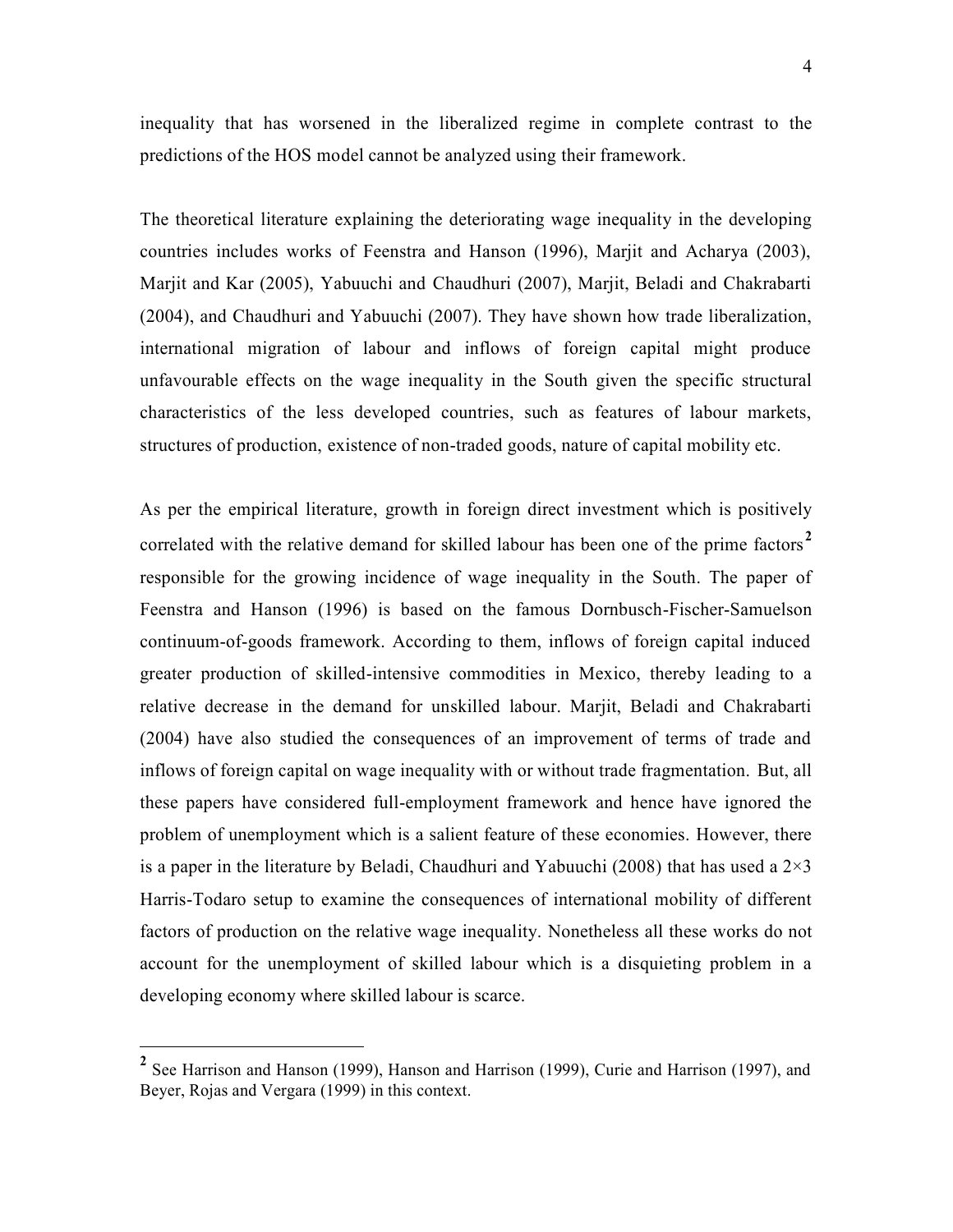The present paper develops a three-sector specific-factor Harris-Todaro type general equilibrium model where the FWH is valid. The economy is broadly divided into two sectors: rural and urban. The urban sector is further subdivided into two subsectors so that in overall we have three sectors. The rural sector produces an agricultural commodity by means of unskilled labour and two types of capital: capital of type N and capital of type K. One of the urban sectors produces a low-skill manufacturing commodity using unskilled labour and capital of type K. Finally, the other urban sector (sector 3) produces a high-skill commodity with the help of skilled labour and capital of type K. So, the distinction between two types of labour with respect to their skills, imperfections in the market for unskilled labour<sup>3</sup> and its rural-urban sector division have been taken into account. There is HT type unemployment of unskilled labour in the urban sector. The skilled wage rate in the high-skill sector is set according to the FWH. In the other two

sectors where unskilled labour is used competitive forces or trade union activities determine the unskilled wages. Using such a framework that explicates unemployment of both types of labour the consequences of international mobility of either type of capital have been examined on the skilled-unskilled wage inequality and the unemployment problem of unskilled labour. This theoretical analysis leads to some interesting results. For example, an inflow of foreign capital of either type always raises the average and aggregate wage incomes of the unskilled workers. Besides, the skilled-unskilled wage inequality is likely to worsen but the unemployment situations of both types of labour improve if the skilled workers are more averse to income increases of the capitalist class than to that of the unskilled workforce. However, in the opposite case, the unemployment problem may aggravate although the wage inequality unambiguously improves. Therefore, the consequences of foreign capital inflows crucially hinge on the properties implied by the efficiency function of the skilled working class although the economic

-

<sup>&</sup>lt;sup>3</sup> The firms in the low-skill urban sector have well-organized trade unions. One of the most important roles of the labour unions is to bargain with their respective employers in respect of the betterment of the working conditions. Furthermore, through offer of negotiation, threat of strike, actual strike etc. they exert pressure on the employers (firms) in order to secure higher wages, reduced hours of work, share in profits and other benefits. Labour unions of the unskilled workers in large firms leave no stones unturned so as to reap wages higher than the rural sector wage. Therefore, it is sensible to assume that the unionized unskilled wage in sector 3 exceeds the competitive rural unskilled wage. See Bhalotra (2002) in this context.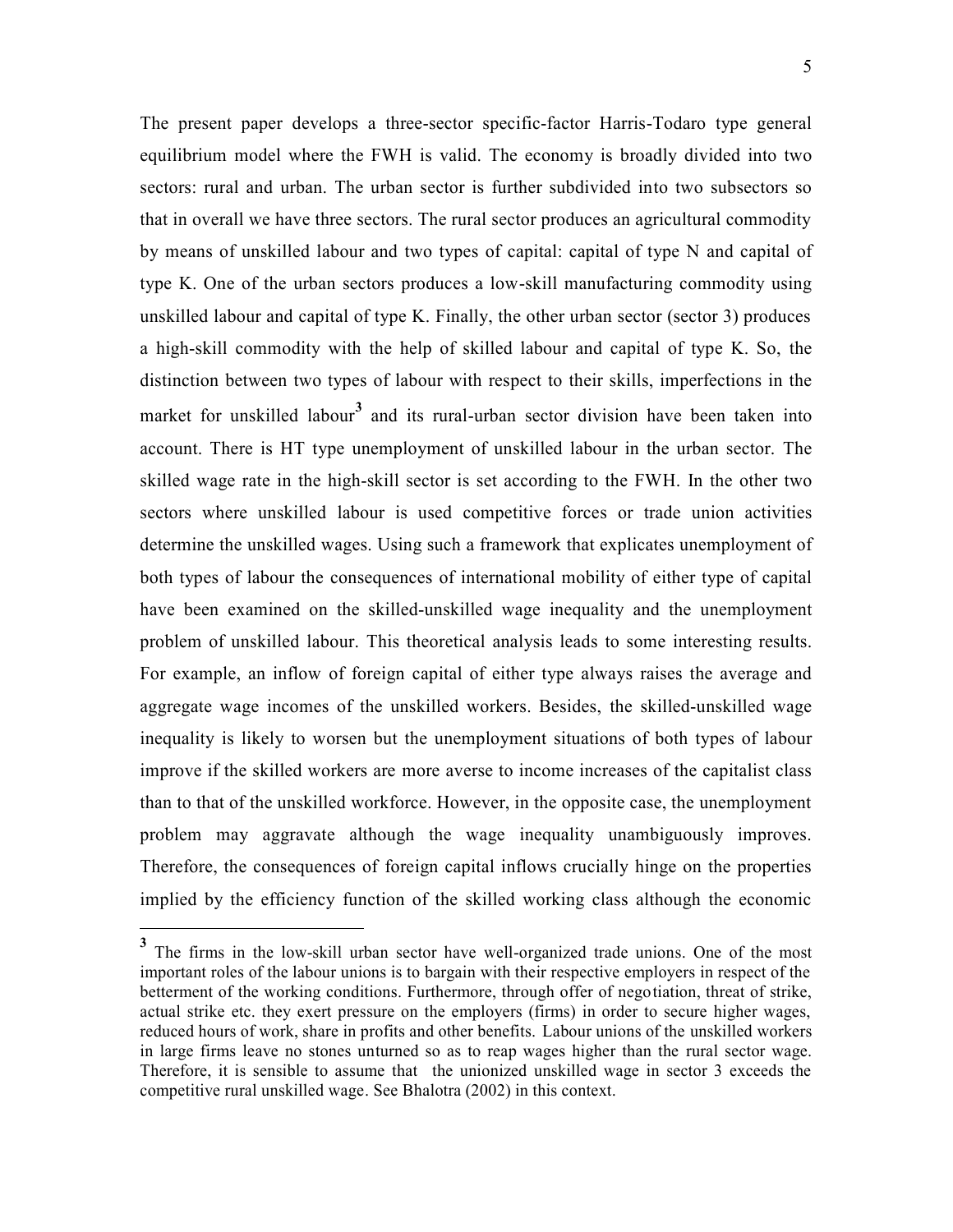conditions of the unskilled labourers unquestionably improve under all possible circumstances.

#### **2. The model**

-

We consider a small open dual economy with three sectors: one rural and two urban. There are two types of capital, capital of type N and capital of type K, and two types of labour, skilled and unskilled. The rural sector produces an agricultural commodity using both types of capital and unskilled labour. Capital of type N is interpreted as a composite input**<sup>4</sup>** that is broadly defined to include not only natural resource like land but also durable capital equipments e.g. tractors, harvesters, weed cutters, pump sets for irrigation purpose. FDI in N implies a greater use of the durable agricultural capital implements. On the other hand, capital of type K is used to purchase inputs like fertilizers, pesticides, weedicides etc. The capital (of type K)-output ratio in sector 1,  $a_{K1}$ , is assumed to be technologically given.**<sup>5</sup>** Sector 2 is an urban sector that produces a low-skill manufacturing good by means of capital of type K and unskilled labour. Finally, sector 3, another urban sector, uses capital of type K and skilled labour to produce a high-skill commodity. As sectors 2 and 3 produce non-agricultural commodities capital of type N is specific to the rural sector (sector 1).**<sup>6</sup>** Skilled labour is a specific input in sector 3. Unskilled labour is

<sup>&</sup>lt;sup>4</sup> This composite input is called 'land-capital' in the works of Bardhan (1973), Chaudhuri (2007) and Chaudhuri and Yabuuchi (2008).

**<sup>5</sup>** Although this is a simplifying assumption it is not completely without any basis. Agriculture requires inputs like fertilizers, pesticides, weedicides etc. which are to be used in recommended doses. Now if capital of type K is used to purchase those inputs, the capital (K type)-output ratio,  $a_{K1}$ , becomes constant technologically. However, labour and capital of type N are substitutes and the production function displays the property of constant returns to scale in these two inputs. However, even if the capital(K type)-output ratio is not given technologically the results of the paper still hold under an additional sufficient condition incorporating the partial elasticities of substitution between capital of type K and other inputs in sector 1.

<sup>&</sup>lt;sup>6</sup> An interesting question could be how the major results of the model would have been affected if either sector 2 or sector 3 used a sector-specific capital. Let us try to answer this question intuitively. Suppose sector 2 uses the sector-specific capital N while the other type of capital (K type) is used in all the three sectors of the economy. In that case equation (2) has to be modified to accommodate the unit cost of N type capital. The return to K type capital,  $r$ , is no longer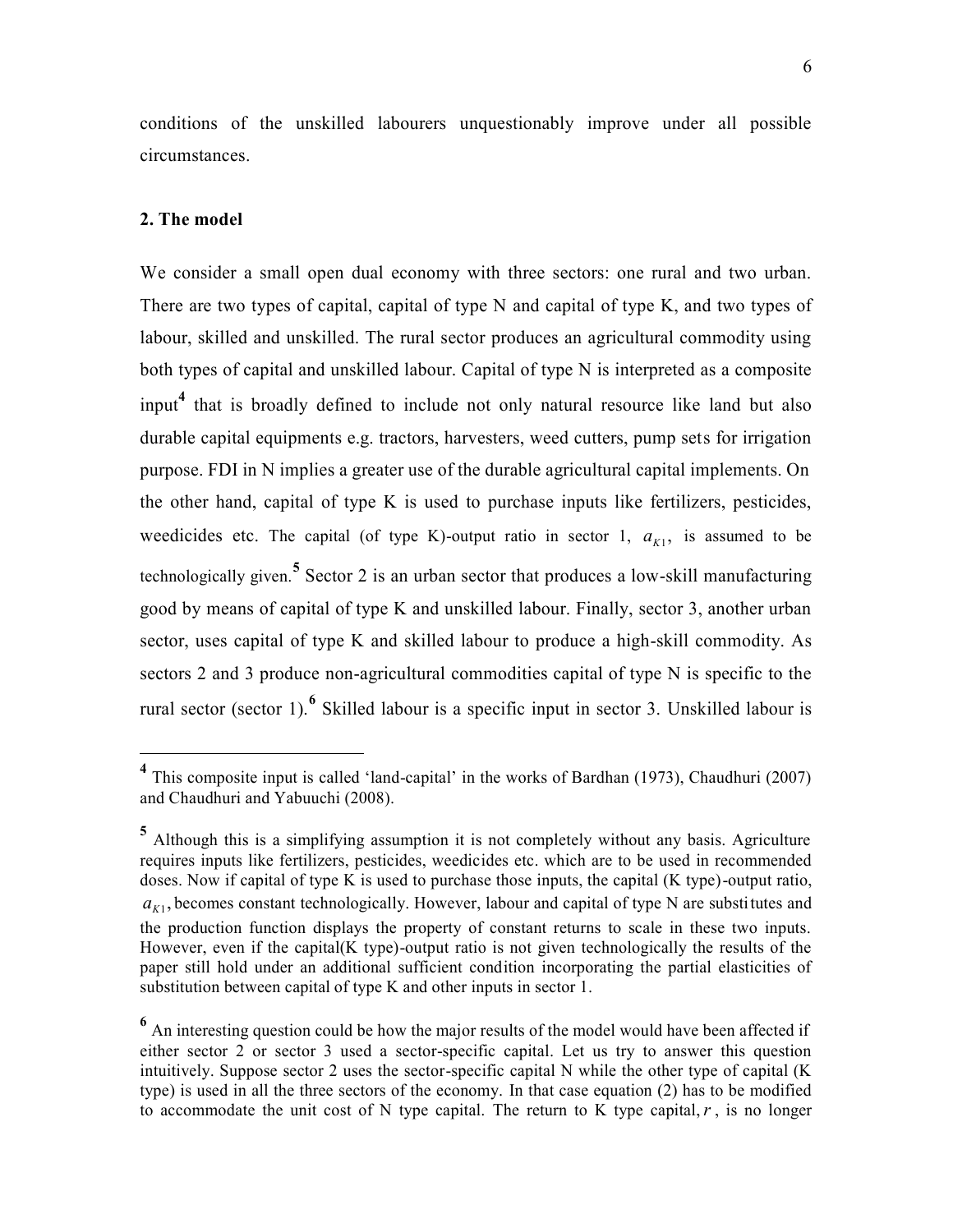imperfectly mobile between sectors 1 and 2 while capital of type K is completely mobile among all the three sectors of the economy.

Sector 2 faces a unionized labour market where unskilled workers receive a contractual wage,  $W^*$ , while the unskilled wage rate in the rural sector,  $W$ , is market determined. The two wage rates are related by the Harris-Todaro (1970) condition of migration equilibrium where the expected urban wage equals the rural wage rate and  $W^* > W$ . Hence, there is urban unemployment of unskilled labour. On the other hand, we take help of the FWH to explain unemployment of skilled labour and the efficiency function is similar to that in Agell and Lundborg (1992, 1995). This function can be derived from the effort norm of the skilled workers which is sensitive to the functional distribution of income and the skilled unemployment rate. This is the optimal effort function of the utility maximizing skilled workers. Capital of either type includes both domestic capital and foreign capital. Incomes from foreign capital are completely repatriated. Sector 2 uses capital of type K more intensively with respect to unskilled labour vis-à-vis sector 1. Production functions exhibit constant returns to scale<sup>7</sup> with positive and diminishing marginal productivity to each factor. We do not make any assumption regarding the patterns of trade of our small open economy. This is because the results of the model are independent of the trade patterns of the country. Finally, commodity 3 is chosen as the numeraire.

determined from equation (2). However, *R* falls as N increases which in turn raises *r*. As *r* rises from equation (1) it follows that the average unskilled (rural sector) wage,*W* falls. Sector 2 expands and draws capital from the other two sectors leading to their contraction. As the demand for skilled labour falls in sector  $3, W<sub>S</sub>$  falls (also see equation 3). The effect on the relative wage inequality is uncertain as both *W* and  $W_s$  fall. The unskilled unemployment,  $L_U$  must increase as W falls but sector 2 expands both in terms of output and employment. On the other hand, if sector 3 uses the specific capital N, equations (2) and (1) determine  $r$  and  $W$ , respectively. An inflow of N type of capital into sector 3 lowers *R* but *r* and *W* do not change. Sector 3 expands and  $W<sub>S</sub>$  rises as the demand for another specific factor, skilled labour goes up. The wage inequality unambiguously worsens. On the other hand, the expanding sector 3 draws K type capital from the HOSS. Sector 2 contracts following a Rybczynski type effect that lowers the expected urban wage for a prospective rural unskilled labour. A reverse migration of unskilled labour from the urban to the rural sector takes place resulting in a fall in  $L_U$ .

<sup>7</sup> See footnote 3 in this context.

-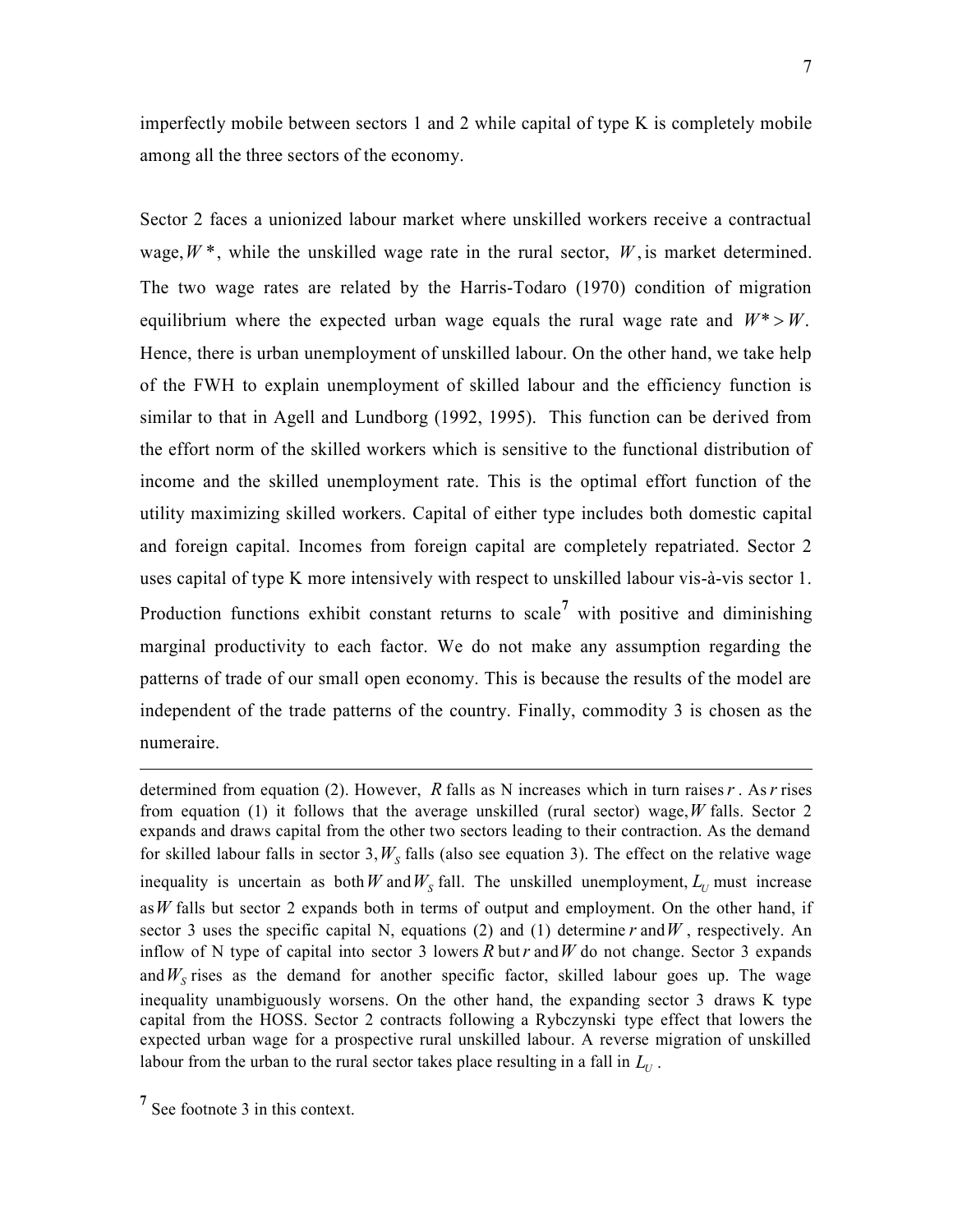The following symbols will be used for formal presentation of the model.

 $a_{ki}$  = amount of capital of type K required to produce 1 unit of output in the *i*th sector,  $i = 1,2,3;$ 

 $a_{Ni}$  = amount of capital of type N required to produce 1 unit of output in sector 1;

 $a_{Li}$  = unskilled labour-output ratio in the *i*th sector,  $i = 1,2$ ;

 $a_{s3}$  = skilled labour-output ratio in sector 3 (in efficiency unit);

 $P_i$  = exogenously given relative price of the *i* th commodity,  $i = 1,2$ ;

 $X_i$  = level of output of the *i* th sector,  $i = 1,2,3$ ;

 $E =$  efficiency of each skilled worker;

 $W<sub>S</sub>$  = wage rate of skilled labour;

*WS E* = wage rate per efficiency unit of skilled labour;

 $W^*$  = unionized unskilled wage in sector 2;

 $W =$ competitive wage rate of unskilled labour in sector 1;

 $r =$  return to capital of type K (both domestic and foreign);

 $R =$  return to capital of type N (both domestic and foreign)

 $L =$  endowment of unskilled labour (in physical unit);

 $S =$  endowment of skilled labour (in physical unit);

 $v =$  unemployment rate of skilled labour;

 $L_U$  = urban unemployment of unskilled labour;

 $K =$  economy's aggregate capital stock of K type (domestic plus foreign);

 $N =$  economy's aggregate capital stock of N type (domestic plus foreign);

 $\theta_{ii}$  = distributive share of the *j* th input in the *i* th sector for  $j = N, L, S, K$  and  $i = 1, 2,$ 3;

 $\lambda_{ii}$  = proportion of the *j* th input employed in the *i* th sector for  $j = L$ , *K* and  $i = 1,2,3$ ;  $'\wedge'$  = proportionate change.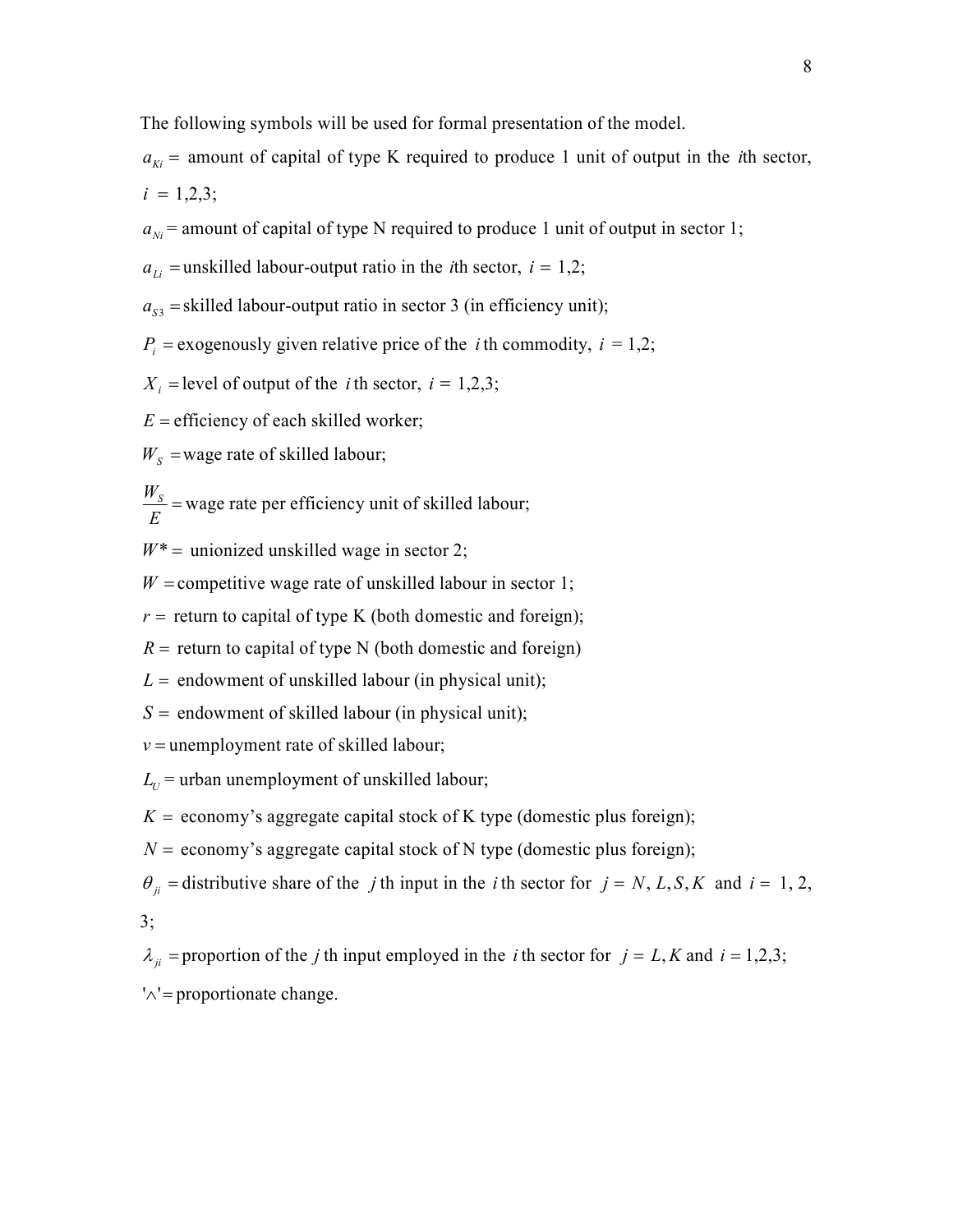Given the perfectly competitive commodity markets the three price-unit cost equality conditions relating to the three industries are as follows.

$$
Wa_{L1} + ra_{K1} + Ra_{N1} = P_1 \tag{1}
$$

$$
W^* a_{L2} + r a_{K2} = P_2 \tag{2}
$$

$$
\frac{W_s}{E}a_{s3} + ra_{k3} = 1\tag{3}
$$

Following Agell and Lundborg (1992, 1995) we assume that the effort norms of the skilled labour depend positively on (i) the skilled wage relative to the average unskilled wage; (ii) the skilled wage relative to the returns on capital of both types; and, positively on (iii) the unemployment rate of skilled labour. From the 'envelope property' of the HT framework**<sup>8</sup>** it follows that the average unskilled wage in the economy is the rural sector wage. So we write

$$
E = E\left(\frac{W_s}{W}, \frac{W_s}{r}, \frac{W_s}{R}, \nu\right)
$$
\n<sup>(4)</sup>

The efficiency function satisfies the following mathematical restrictions:

$$
E_1, E_2, E_3, E_4 > 0
$$
;  $E_{11}, E_{22}, E_{33} < 0$ ;  $E_{12} = E_{13} = E_{14} = E_{23} = E_{24} = E_{34} = 0$ .

The unit cost of skilled labour in sector 3, denoted  $\varpi$ , is given by

.

$$
\varpi = \left(\frac{W_{S}}{E(.)}\right) \tag{5}
$$

**<sup>8</sup>** Unskilled workers are employed in the rural and low-skill urban sectors where they earn *W* and  $W^*$  wages, respectively. Some of the unskilled workers remain unemployed in the urban sector earning nothing. The average wage income of all unskilled workers in the economy is the rural sector wage. This can be easily shown from equations (10) and (11). So, the efficiency function, given by equation (4), indirectly takes into account the unionized wage and the urban unemployment of unskilled labour as determinants.

<sup>&</sup>lt;sup>9</sup> Mathematical derivation of the efficiency function from the rational behavior of a representative skilled worker and explanations of the mathematical restrictions on the partial derivatives are available in Agell and Lundborg (1992, 1995).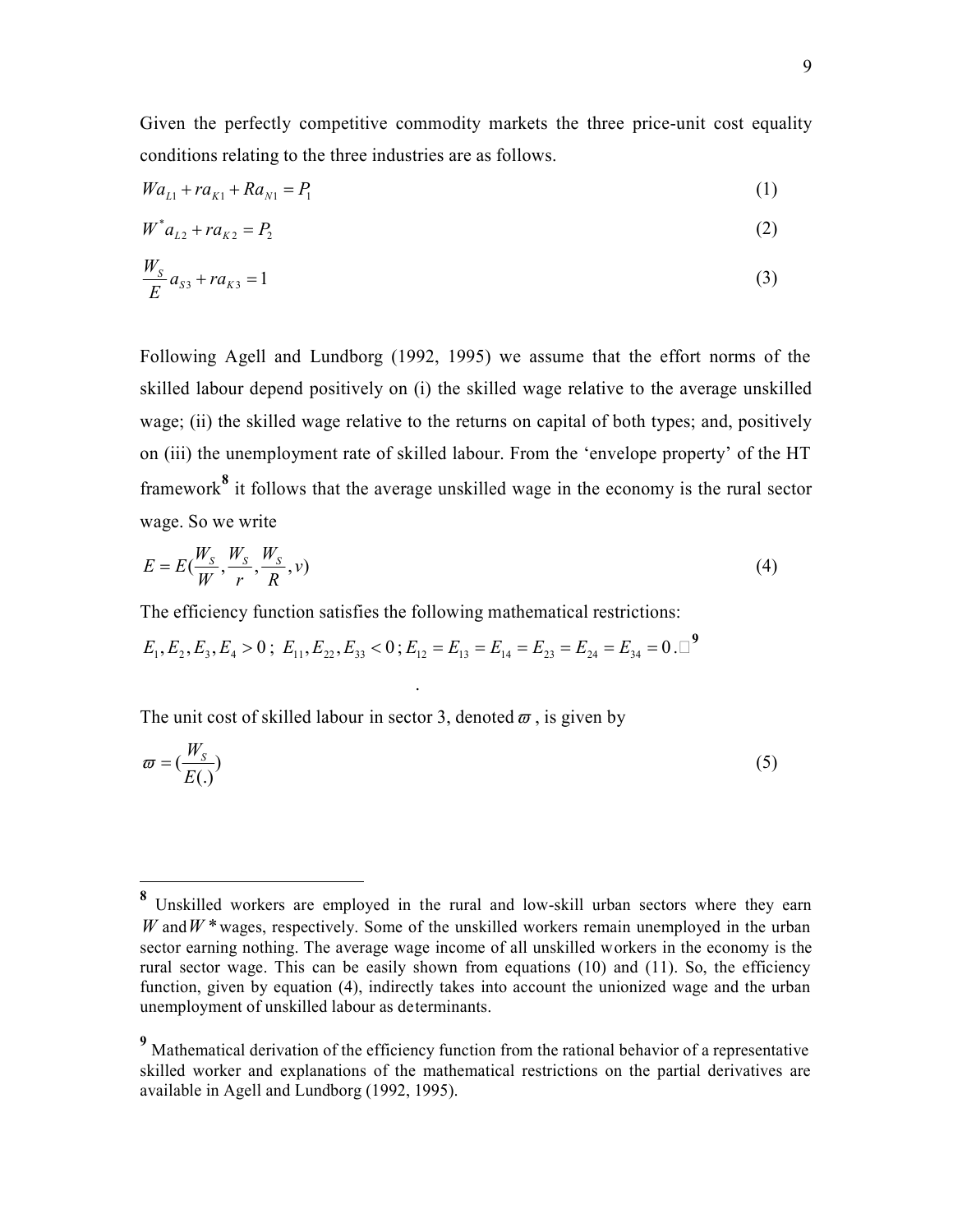Each firm in sector 3 minimizes its unit cost of skilled labour as given by (5). The firstorder condition of minimization is

$$
E = \frac{W_s}{W} E_1 + \frac{W_s}{r} E_2 + \frac{W_s}{R} E_3
$$
\n(6)

where  $E_i$  is are the partial derivatives of the efficiency function with respect to  $\left(\frac{W_s}{W_s}\right)$ *W*  $,\left(\frac{W_s}{\sigma}\right)$ *r* and  $\left(\frac{W_s}{R}\right)^2$ *R* , respectively. Equation (6) can be rewritten as follows.  $\varepsilon_1 + \varepsilon_2 + \varepsilon_3 = 1$  (6.1)

where  $\varepsilon_i$  is the elasticity of the  $E(.)$  function with respect to its *i* th argument. This is the modified Solow condition as obtained in Agell and Lundborg (1992, 1995).

Full utilization of N and K types of capital respectively imply

$$
a_{N1}X_1 = N \tag{7}
$$

$$
a_{K1}X_1 + a_{K2}X_2 + a_{K3}X_3 = K\tag{8}
$$

There is unemployment of skilled labour in the economy and the rate of unemployment is *v*. The skilled labour endowment equation is, therefore, given by

$$
a_{s3}X_3 = E(1-v)S\tag{9}
$$

In the migration equilibrium there exists urban unemployment of unskilled labour. The unskilled labour endowment equation is given by

$$
a_{L1}X_1 + a_{L2}X_2 + L_U = L \tag{10}
$$

In a Harris-Todaro framework the unskilled labour allocation mechanism is such that in the labor market equilibrium, the rural wage rate,  $W$ , equals the expected wage income in the urban sector. Since the probability of finding a job in the urban low-skill manufacturing sector is  $(a_{L2} X_2 / (a_{L2} X_2 + L_U))$  the expected unskilled wage in the manufacturing sector is  $(W * a_{12} X_2 / (a_{12} X_2 + L_U))$ . Therefore, the rural-urban migration equilibrium condition of unskilled labour is expressed as

$$
(W^* a_{L2} X_2 / (a_{L2} X_2 + L_U)) = W,
$$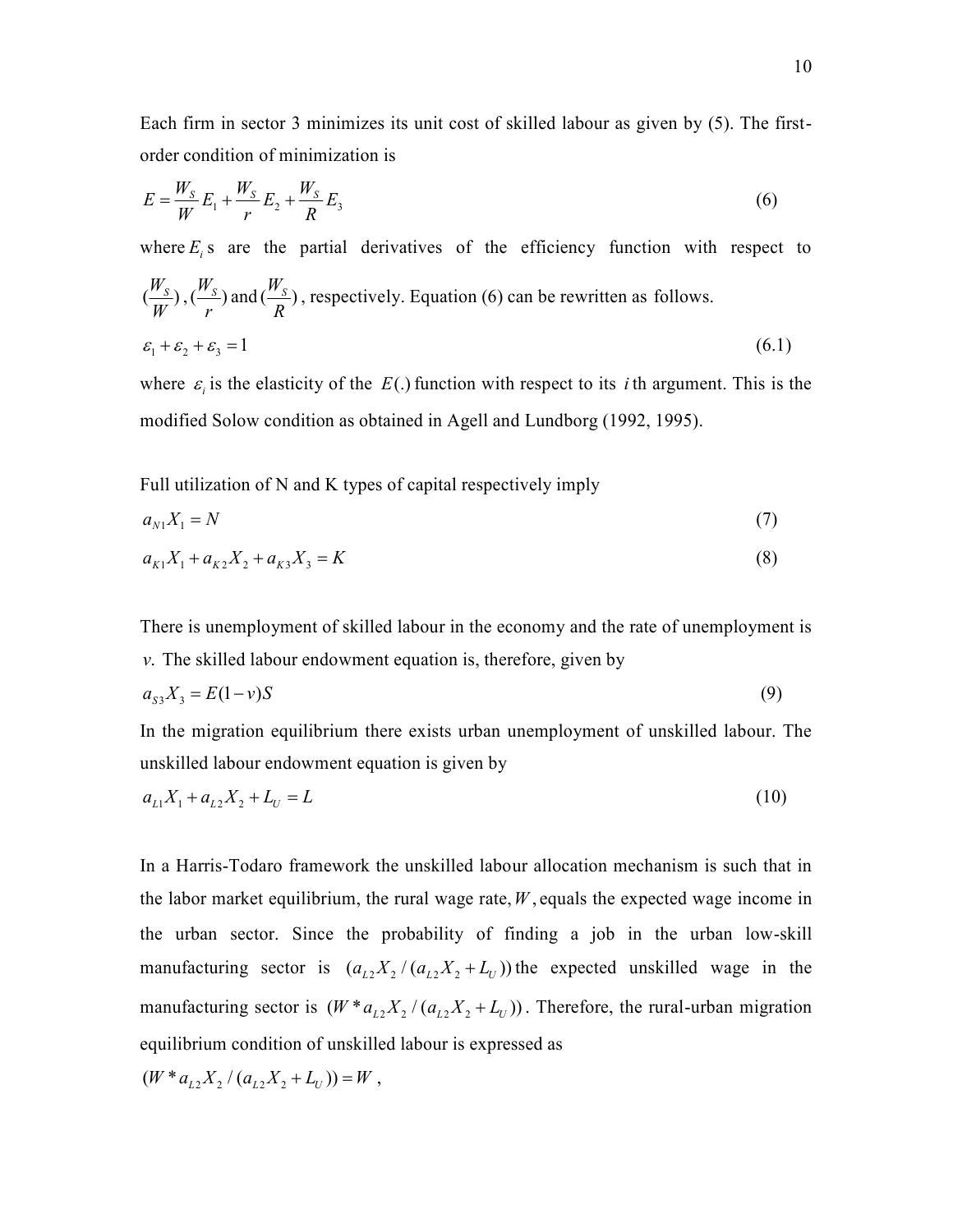or equivalently,

$$
(W^* / W)a_{L2}X_2 + a_{L1}X_1 = L \tag{11}
$$

Using (7) and (9) equations (11) and (8) can be rewritten as follows.

$$
\left(\frac{W^*}{W}\right)a_{L2}X_2 + \frac{a_{L1}}{a_{N1}}N = L \text{ ; and,}
$$
\n(11.1)

$$
\left(\frac{a_{K1}}{a_{N1}}N\right) + a_{K2}X_2 + \left(\frac{a_{K3}E(1-\nu)S}{a_{S3}}\right) = K\tag{8.1}
$$

In this general equilibrium model there are ten endogenous variables; namely,  $W, r, R$ ,  $W_s, E, v, L_v, X_1, X_2$  and  $X_3$  and the same number of independent equations; namely, (1) –  $(4)$ ,  $(6)$ ,  $(7)$ ,  $(8.1)$ ,  $(9)$ ,  $(10)$  and  $(11.1)$ . The system does not possess the decompo sition property. *r* is found from (2) as  $W^*$  is given exogenously.  $W, R, W_s, v$  and  $X_2$  are simultaneously solved from equations  $(1)$ ,  $(4)$ ,  $(6)$ ,  $(8.1)$  and  $(11.1)$ . *E* is then found from (3).  $X_1$  and  $X_3$  are solved from equations (7) and (9), respectively. Finally,  $L_U$  is found from (10).

A close look at the price system reveals that given the value of *R* , sectors 1 and 2 can be conceived to form a Heckscher-Ohlin subsystem (HOSS) as they use two common inputs: unskilled labour and capital of type K. It is sensible to assume that sector 2 is more capital-intensive than sector 1 in value sense with respect to unskilled labour. This implies that  $(a_{K2} / W * a_{L2}) > (a_{K1} / Wa_{L1})$ .

#### **3. Comparative Statics**

In this section of the paper we will examine the consequences of inflows of foreign capital of either type on the skilled-unskilled wage inequality. An inflow of foreign capital into the primary export sector is captured by an increase in the endowment of N type of capital. On the other hand, the endowment of K type of capital swells up when foreign capital flows into the other two sectors. The effects of these policies on the unskilled unemployment will also be analyzed.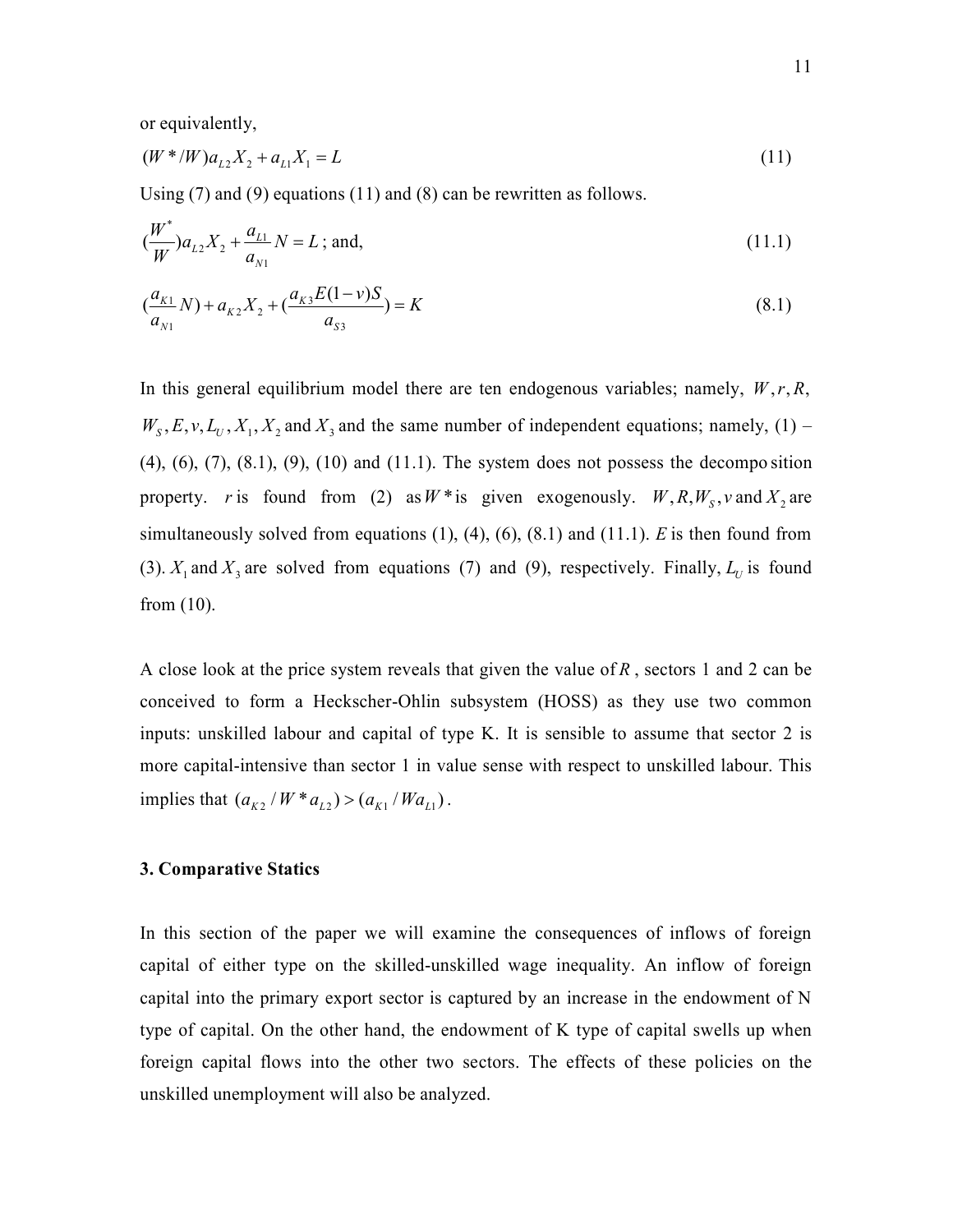Differentiating equations (1), (4) (6), (11.1) and (8.1) the following expressions are respectively obtained.**<sup>10</sup>**

$$
\theta_{L1}\hat{W} + \theta_{N1}\hat{R} = 0\tag{12}
$$

$$
\varepsilon_1 \hat{W} + \varepsilon_3 \hat{R} - \varepsilon_4 \hat{v} = 0 \tag{13}
$$

$$
B_1 \hat{W} + B_2 \hat{R} - B_3 \hat{W}_s + \varepsilon_4 \hat{v} = 0 \tag{14}
$$

$$
-B_{5}\hat{W} + B_{6}\hat{R} + \lambda_{L2}^{*}\hat{X}_{2} = -\lambda_{L1}\hat{N}
$$
\n(15)

$$
(-\lambda_{K1}S_{NL}^1)\hat{W} + (\lambda_{K1}S_{NL}^1)\hat{R} + \lambda_{K2}\hat{X}_2 + \lambda_{K3}\hat{W}_S - B_4\hat{v} = \hat{K} - \lambda_{K1}\hat{N}
$$
(16)

where 
$$
B_1 = \frac{E_{11}}{E} (\frac{W_s}{W})^2 < 0
$$
;  $B_2 = \frac{E_{33}}{E} (\frac{W_s}{R})^2 < 0$ ;  
\n
$$
B_3 = \left[ (\frac{W_s}{W})^2 \frac{E_{11}}{E} + (\frac{W_s}{r})^2 \frac{E_{22}}{E} + (\frac{W_s}{R})^2 \frac{E_{33}}{E} \right] < 0; B_4 = (\frac{\lambda_{K3}v}{1 - v}) > 0;
$$
\n
$$
B_5 = [\lambda_{L2}^* + \lambda_{L1} (S_{LN}^1 + S_{NL}^1)] > 0; B_6 = [\lambda_{L1} (S_{LN}^1 + S_{NL}^1)] > 0; \text{ and,}
$$
\n
$$
\lambda_{L2}^* = (\frac{W^*}{W}) \lambda_{L2} > 0.
$$
\n(17)

Here  $S_{ji}^k$  is the degree of substitution between factors in sector *k*. For example,  $1 - (\frac{W}{L^1})$ 1  $\mu_L = \left(\frac{H}{\tau}\right)\left(\frac{\partial u_{L1}}{\partial H}\right)$ *L*  $S_{LL}^1 = \left(\frac{W}{2}\right)\left(\frac{\partial a}{\partial x}\right)$  $a_{L1} \cap \partial W$  $=(\frac{W}{\cdot}) (\frac{\partial}{\partial})$  $\partial$  $S_{LN}^1 = \frac{K}{2} \left( \frac{U u_{L1}}{2R} \right)$ 1  $\frac{1}{LN} = \left(\frac{R}{r}\right)\left(\frac{Uu_{L1}}{2R}\right)$ *L*  $S^1_{LN} = \left(\frac{R}{2}\right)\left(\frac{\partial a}{\partial x}\right)$  $a_{L1} \cap \partial R$  $=(\frac{R}{\sqrt{2}})(\frac{\partial}{\partial \theta})$  $\partial$ etc.  $S_{ji}^k > 0$  for  $j \neq k$ ; &  $S_{jj}^k < 0$ .

Equations  $(12) - (16)$  can be arranged in a matrix notation as follows.

$$
\begin{bmatrix}\n\theta_{L1} & \theta_{N1} & 0 & 0 & 0 \\
\varepsilon_1 & \varepsilon_3 & 0 & -\varepsilon_4 & 0 \\
B_1 & B_2 & -B_3 & \varepsilon_4 & 0 \\
-B_5 & B_6 & 0 & 0 & \lambda_{L2}^* \\
-\lambda_{K1}S_{NL}^1 & \lambda_{K1}S_{NL}^1 & \lambda_{K3} & -B_4 & \lambda_{K2}\n\end{bmatrix}\n\begin{bmatrix}\n\hat{W} \\
\hat{R} \\
\hat{W}_S \\
\hat{V}_S \\
\hat{V}_e\n\end{bmatrix} =\n\begin{bmatrix}\n0 \\
0 \\
0 \\
-\lambda_{L1}\hat{N} \\
\hat{K} - \lambda_{K1}\hat{N}\n\end{bmatrix}
$$
\n(18)

The determinant to the coefficient matrix is

<sup>&</sup>lt;sup>10</sup> Note that  $a_{K1}$  is technologically given. See footnote 3 in this context.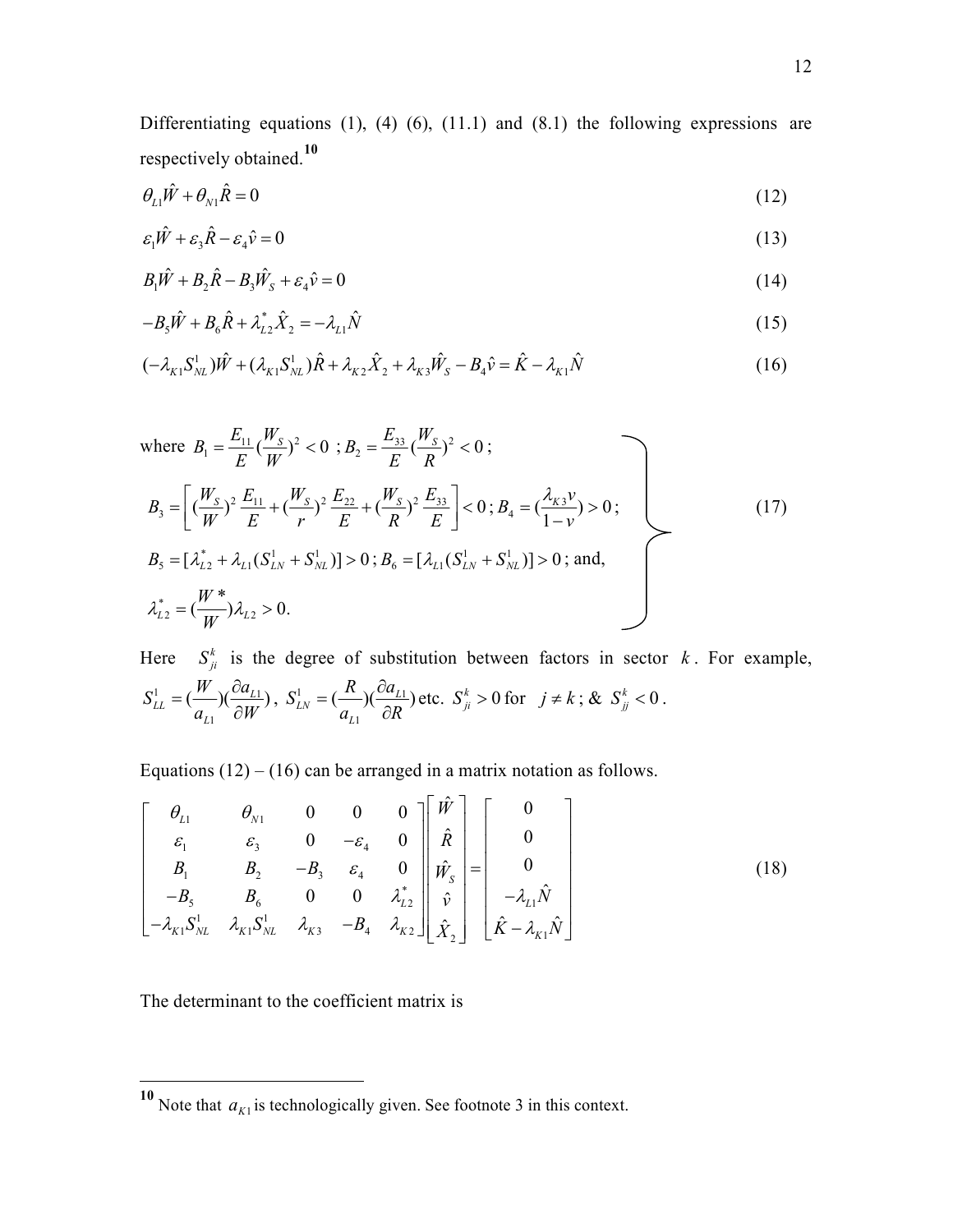$$
|D| = -\varepsilon_4 B_3 \left[ \theta_{L1} (\lambda_{K2} B_6 - \lambda_{K1} \lambda_{L2}^* S_{NL}^1) + \theta_{N1} (\lambda_{K2} B_5 - \lambda_{K1} \lambda_{L2}^* S_{NL}^1) \right]
$$
  
(+)  

$$
+ \lambda_{L2}^* [\varepsilon_4 \lambda_{K3} J - B_3 B_4 H]
$$
  
(19)  
(–)(+)

where:

$$
J = \{\theta_{L1}(B_2 + \varepsilon_3) - \theta_{N1}(B_1 + \varepsilon_1)\};
$$
  
\n
$$
H = (\theta_{L1}\varepsilon_3 - \theta_{N1}\varepsilon_1).
$$
\n(20)

As the production structure is indecomposable an increase in capital stock of type N must decrease its rate of return, *R* i.e.  $(\hat{R}/\hat{N})$  < 0. Thus, solving (18) it can be easily proved<sup>11</sup> that

$$
|D| > 0 \tag{21}
$$

For finding out the signs of *J* and *H* we need to impose some restrictions on the relative responsiveness of the  $E(.)$ ,  $E_1$  and  $E_3$  functions with respect to their two arguments:  $\left(\frac{W_s}{W_s}\right)$ *W* and  $\left(\frac{W_s}{R}\right)^2$ *R* . The efficiency function, given by equation (4), is assumed to satisfy the following two special properties.

(A) The responsiveness of  $E(.)$  with respect to  $\frac{W_S}{P}$ *R* is greater than that with respect to  $\frac{W_s}{W}$ *W* such that  $(\frac{c_3}{2}) > (\frac{c_1}{2})$  $1 \qquad \qquad \nu_{L1}$  $\left(\frac{c_3}{a}\right) > \left(\frac{c_1}{a}\right)$  $N1$   $V_L$  $\varepsilon$ ,  $\varepsilon$  $\theta_{_{N_1}}$   $\theta_{_{N_1}}$  $> \left(\frac{c_1}{a}\right)$ .

(B) The algebraic value of the elasticity of  $E_3$  with respect to  $\frac{W_S}{R}$ *R* is not less than that of  $E_1$  with respect to  $\frac{W_s}{W}$ *W* i.e.  $\left(\frac{L_{33}r}{R_{12}}\right) \geq \left(\frac{L_{11}}{R_{11}}\right)$  $3^{11}$   $L_1$  $(\frac{E_{33}W_s}{E_{12}}) \geq (\frac{E_{11}W_s}{E_{23}}).$  $E_1 R$ <sup> $\rightarrow$ </sup>  $E_1 W$  $\geq$ 

**<sup>11</sup>** This has been shown in Appendix I.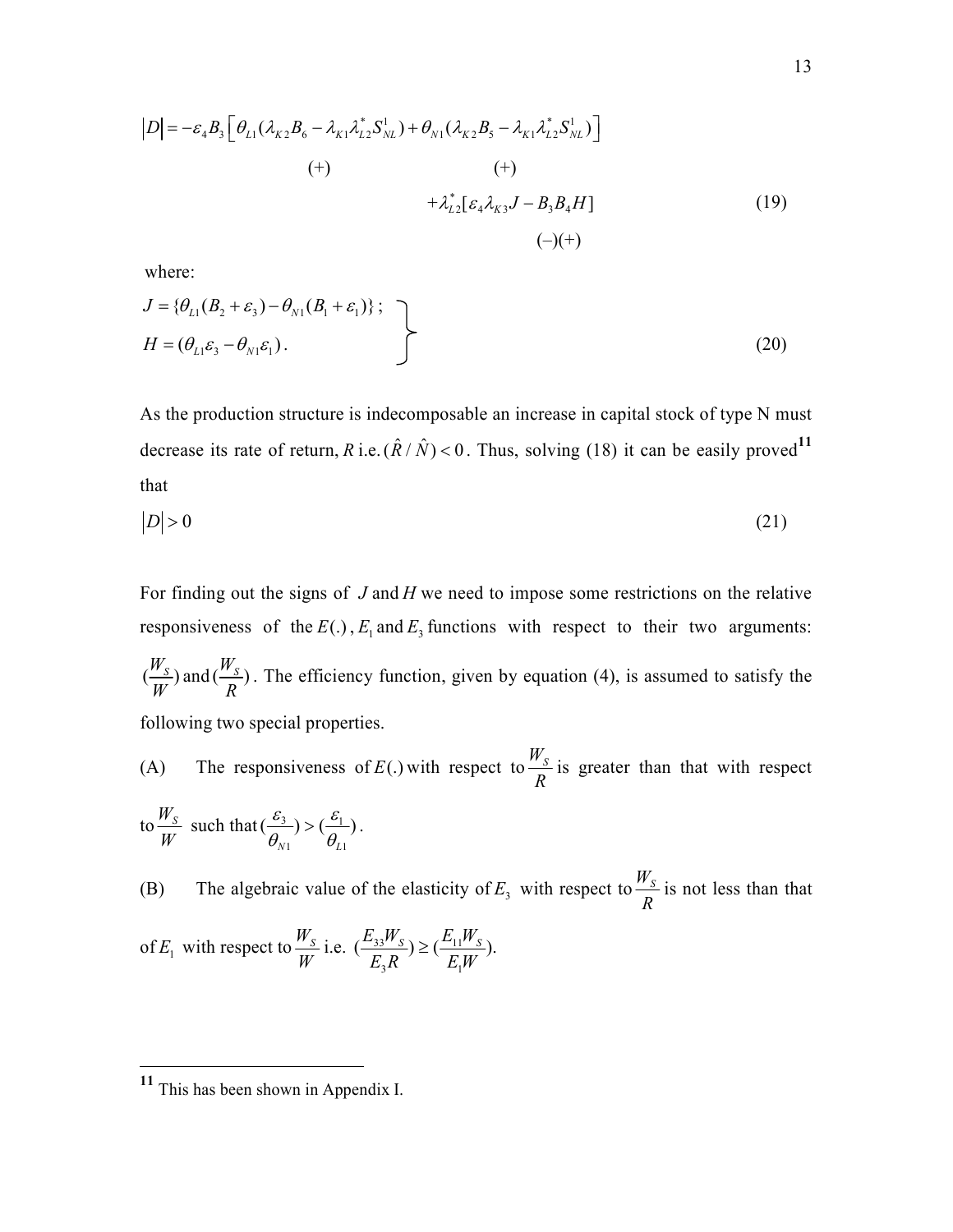The implications of the above two properties are as follows. Although the efficiency of skilled workers depends on the relative income distribution, they are expected to have different attitudes towards the earnings of different factors of production. So changes in incomes of different factors should affect the efficiency of skilled labour in different degrees. It is reasonable to assume that the average unskilled wage is substantially lower than the skilled wage. That is why the skilled workers are expected to have a soft feeling towards their unskilled counterparts. On the contrary, they would feel to be deprived significantly if the returns on both types of capital increase relative to the skilled wage which badly affect their work morale. It is reasonable, therefore, to assume that increases in incomes of the capitalists cause a greater negative response among the skilled workers and lower their efficiency than that resulting from an increase in the average unskilled wage.

Properties (A) and (B) of the efficiency function together imply that<sup>12</sup>

$$
\left(\frac{\theta_{L1}}{\theta_{N1}}\right) > \left(\frac{\varepsilon_1}{\varepsilon_3}\right) \ge \left(\frac{\varepsilon_1 + B_1}{\varepsilon_3 + B_2}\right); \text{ and,}
$$
\n
$$
J = \left\{\theta_{L1}(B_2 + \varepsilon_3) - \theta_{N1}(B_1 + \varepsilon_1)\right\} > 0; H = \left(\theta_{L1}\varepsilon_3 - \theta_{N1}\varepsilon_1\right) > 0
$$
\n(22)

*r* is determined from equation (2). Then from (3) it follows that  $(\frac{W_s}{R})$ *E* is a constant. So differentiating equations (2) and (3) we find that  $\hat{E} = \hat{W}_{\rm s}$  $(23)$ 

This leads to the following corollary.

**Corollary 1:** The efficiency of skilled labour,  $E$ , and the skilled wage rate,  $W<sub>S</sub>$ , always change in the same direction and in the same proportion.

**<sup>12</sup>** This has been proved in Appendix II.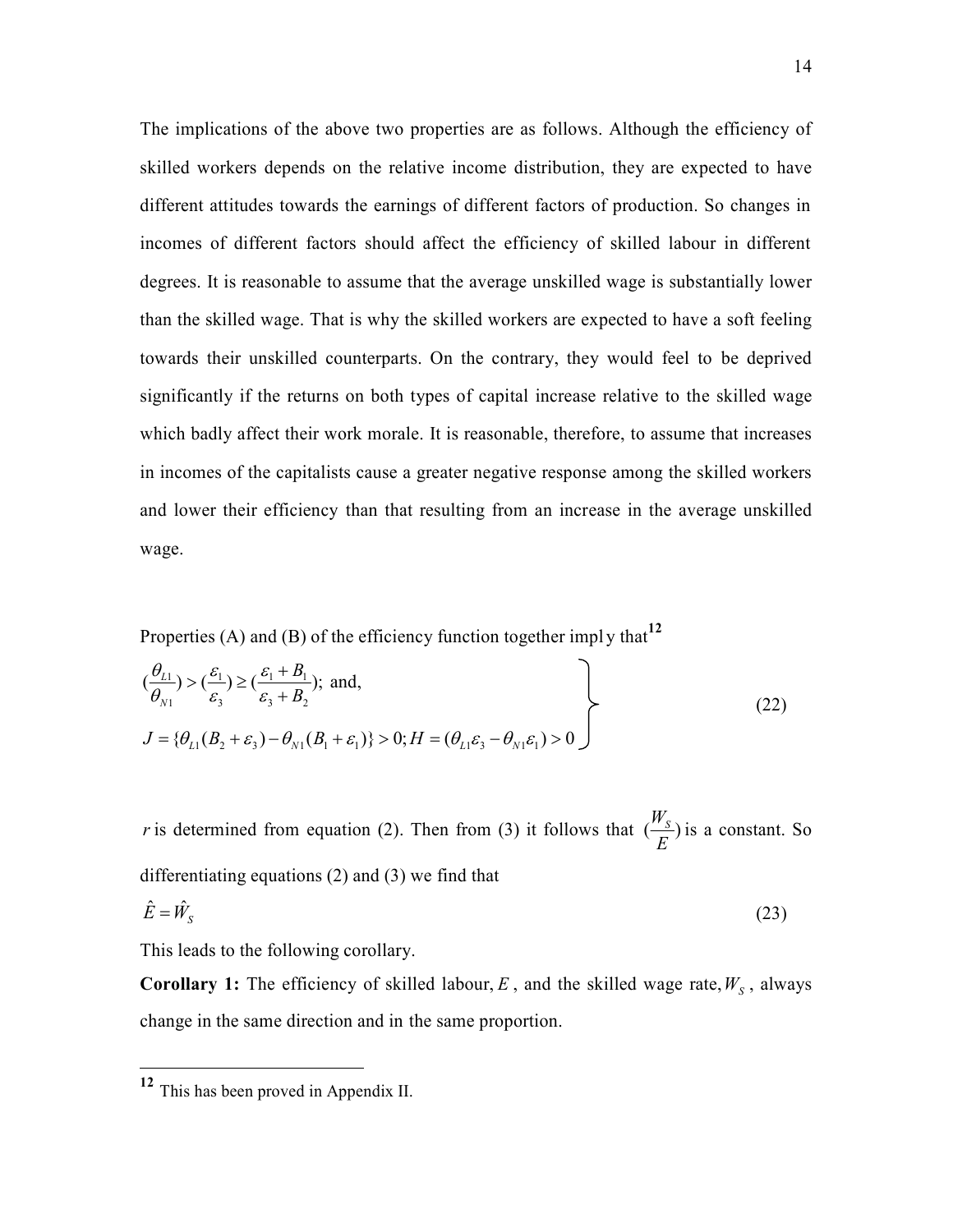From (12) we can write

$$
\hat{W} = -\left(\frac{\theta_{N1}}{\theta_{L1}}\right)\hat{R}
$$
\n(24)

This establishes the following corollary.

**Corollary 2:** *W* and *R* are negatively correlated.

Using (24) equation (13) can be rewritten as follows.

$$
\hat{v} = \frac{(\varepsilon_3 \theta_{L1} - \varepsilon_1 \theta_{N1})\hat{R}}{\varepsilon_4 \theta_{L1}}\tag{25}
$$

Using (22) from (25) the following corollary is imminent.

**Corollary 3:** *R* and *v* are positively correlated.**<sup>13</sup>**

Adding (13) and (14) and substituting for  $\hat{W}$  from (24) we get

$$
\hat{W}_s = \left[\frac{\theta_{L1}(\varepsilon_3 + B_2) - \theta_{N1}(\varepsilon_1 + B_1)}{\theta_{L1}B_3}\right] \hat{R}
$$
\n
$$
(-)
$$
\n(26)

With the help of (22) from (26) the following corollary immediately follows.

**Corollary 4:** *R* and  $W_s$  are negatively related.

-

Solving (18) by Cramer's rule the following proposition can be established. **<sup>14</sup>**

**Proposition 1:** Under assumptions A and B, an inflow of either type of capital leads to (i) an increase in the rural unskilled wage  $(W)$ ; (ii) a decrease in the return to capital of type N; (iii) an increase in the skilled wage  $(W<sub>S</sub>)$ ; (iv) a fall in the unemployment rate of skilled labour  $(v)$ ; and  $(v)$  an expansion of sector 3. Besides,  $(vi)$  sector 1 expands (contracts) while sector 2 contracts (expands) owing to inflows of capital of type N (type  $K$ ).

**<sup>13</sup>** As the rural sector unskilled wage and the return on capital of type N are negatively related (corollary 2) there is a negative relationship between the average unskilled (rural) wage and skilled unemployment rate.

**<sup>14</sup>** See Appendix III for mathematical derivations of the results.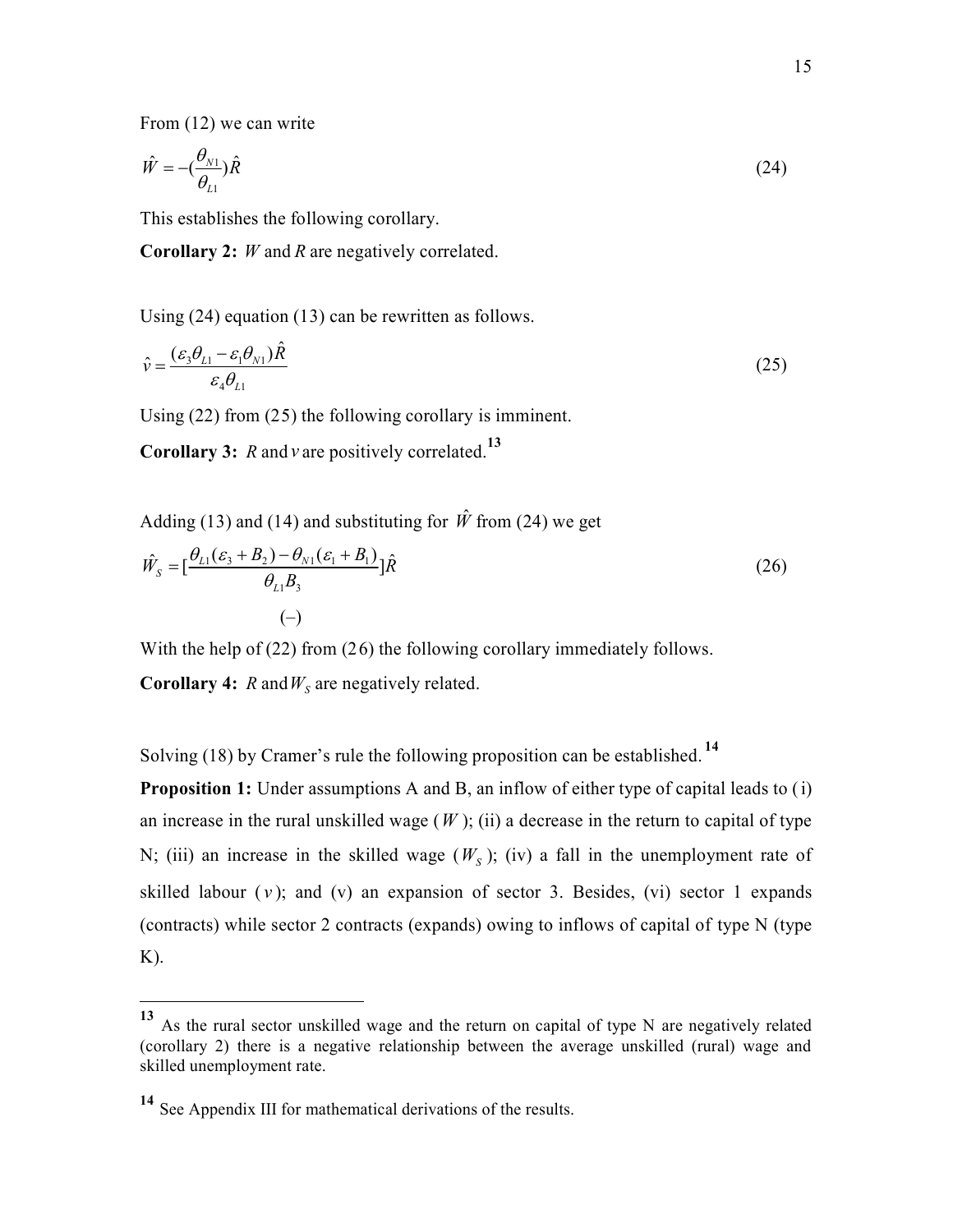An inflow of foreign capital of type N into sector 1 lowers its return, *R* . This raises the value of marginal product of unskilled labour and hence the rural unskilled wage,*W* . This becomes clear if one looks at equation (1). A fall in *R* lowers the skilled unemployment rate,  $v$  (corollary 3) and raises the skilled wage,  $W_s$  (corollary 4) and hence their efficiency, *E* (corollary 1). As employment of skilled labour rises in efficiency unit (also in physical unit) sector 3 expands and draws capital from the other two sectors. Consequently, the capital-intensive sector 2 contracts and the unskilled labour-intensive sector 1 expands following a Rybczynski type effect.

On the other hand, an inflow of foreign capital of type K cannot change its return, *r* , as it is determined from equation (2). It produces a Rybczynski effect in the HOSS. Sector 2 expands while sector 1 contracts as the former is more capital-intensive than the latter. As sector 1 contracts the demand for capital of type N falls. This lowers *R* which in turn raises both *W* (corollary 2) and  $W<sub>S</sub>$  (corollary 4) and hence *E* (corollary 1) and lowers the skilled unemployment rate,  $v$  (corollary 3). As the employment of skilled labour rises in both efficiency and physical units sector 3 expands.

#### Subtracting (24) from (26) one gets

$$
(\hat{W}_S - \hat{W}) = \frac{[\theta_{L1}(\varepsilon_3 + B_2) - \theta_{N1}(\varepsilon_1 + B_1 - B_3)]\hat{R}}{\theta_{L1}B_3}
$$
\n
$$
(-)
$$
\nAs  $(\frac{\hat{R}}{\hat{N}}), (\frac{\hat{R}}{\hat{K}}) < 0$ , from (27) it follows that\n
$$
(\hat{W}_S - \hat{W}) > (<)0 \text{ iff } \theta_{L1}(\varepsilon_3 + B_2) > (<) \theta_{N1}(\varepsilon_1 + B_1 - B_3)
$$
\n(28)

This leads to the following proposition.

**Proposition 2:** Inflows of foreign capital of either type accentuates (improves) skilledunskilled wage inequality if and only if  $\theta_{L1}(\varepsilon_1 + B_2) > \frac{(\varepsilon_1 + B_1 - B_2)}{\varepsilon_1 + B_2}$ .

From proposition 1 we find that both the skilled wage and the rural unskilled wage increase due to inflows of foreign capital of either type. Whether the relative wage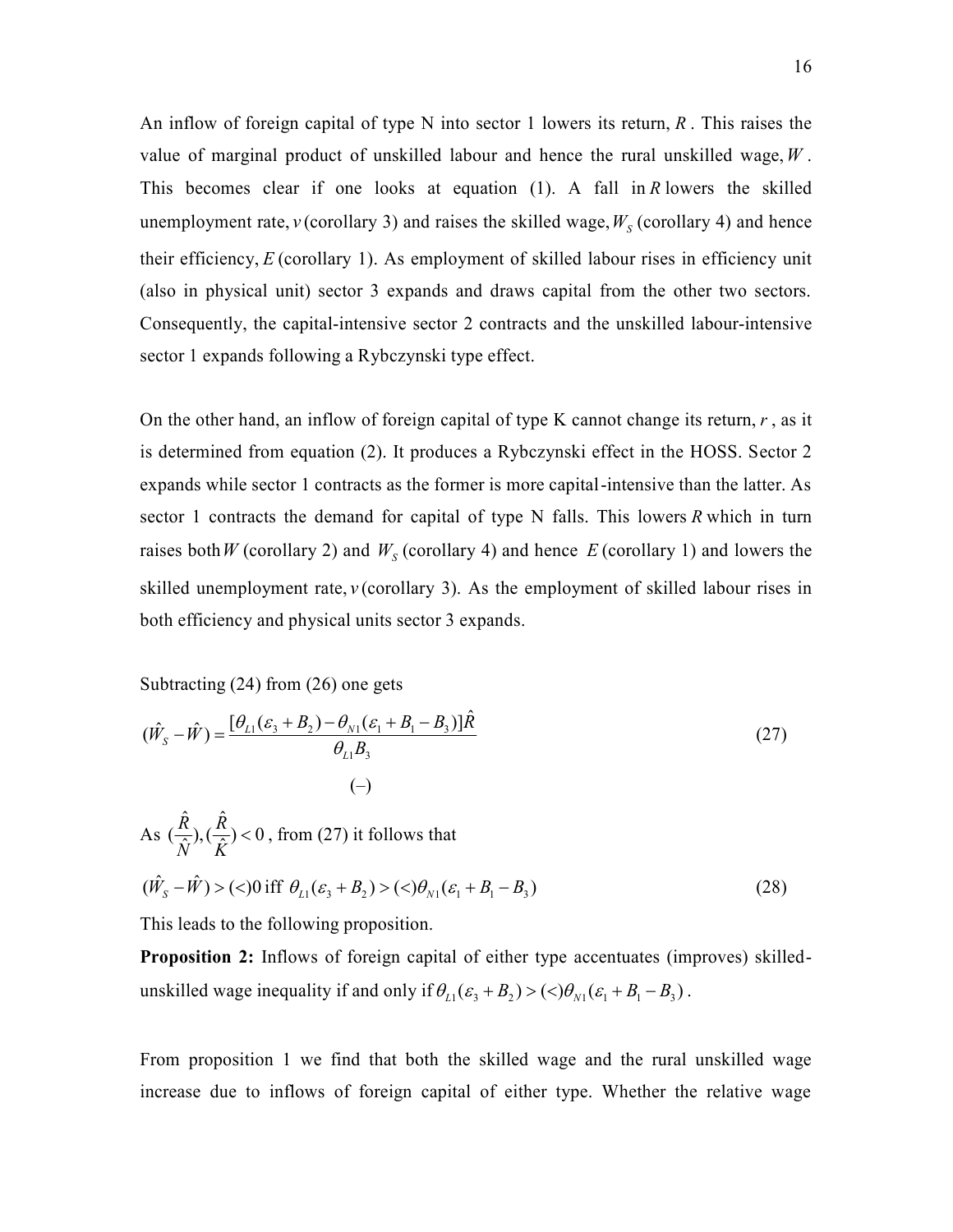inequality worsens or improves depends on the rates of increases of the two wages. The rate of increase in the skilled wage is greater (smaller) than that of the rural unskilled labour if and only if  $\theta_{L1}(\varepsilon_1 + B_2) > \frac{(\varepsilon_1 + B_1 - B_3)}{(\varepsilon_1 + B_2 - B_3)}$ . Consequently, the wage inequality deteriorates or improves.

Subtraction of equation (11) from (10) yields

$$
L_U = a_{L2} X_2 \left(\frac{W^* - W}{W}\right) \tag{29}
$$

Totally differentiating equation (29) one can establish the final proposition of the model.**<sup>15</sup>**

**Proposition 3:** An inflow of foreign capital of type N unambiguously improves the urban unemployment problem of unskilled labour. On the contrary, inflows of type K capital improve the unemployment situation of unskilled labour if  $1 \geq \left( \left( \frac{U_{L1} + U_{N1}}{2} \right) \left( S_{LN}^1 + S_N^1 \right)$  $1^{\prime}$ <sup>2</sup>  $\mathcal{A} = ((\frac{\theta_{L1} + \theta_{N1})\lambda_{L1}}{\theta_{L1}})(S_{LN}^1 + S_{NL}^1)).$  $N1$ <sup> $L$ </sup> $L$  $\frac{\theta_{L1} + \theta_{N1} \lambda_{L1}}{2} (S_{LN}^1 + S)$  $\theta_{N1} \lambda_1$  $\geq ((\frac{\theta_{L1}+\theta_{N1})\lambda_{L1}}{2}) (S_{LN}^1 +$ 

We explain proposition 3 in the following manner. In the migration equilibrium the expected urban wage for a prospective unskilled rural migrant equals the rural unskilled wage. An inflow of foreign capital of either type affects the migration equilibrium in two ways. First, the low-skill urban manufacturing sector either expands or contracts. This leads to a change in the number of jobs available in this sector. The expected urban wage for a prospective rural migrant,  $[W^*/{1 + (L_U/a_{L2}X_2)}]$ , changes as the probability of getting a job in this sector changes for every unskilled worker. This is *the centrifugal force*. If the expected urban wage rises (falls) *the centrifugal force* is positive (negative). This paves the way for fresh migration (reverse migration) from the rural (urban) to the urban (rural) sector. On the other hand, an inflow of foreign capital of either type raise the rural unskilled wage (see proposition 1). This is *the centripetal force* that prevents rural workers from migrating into the urban sector. Thus, there are two different effects

**<sup>15</sup>** See Appendix IV for mathematical proof of this proposition.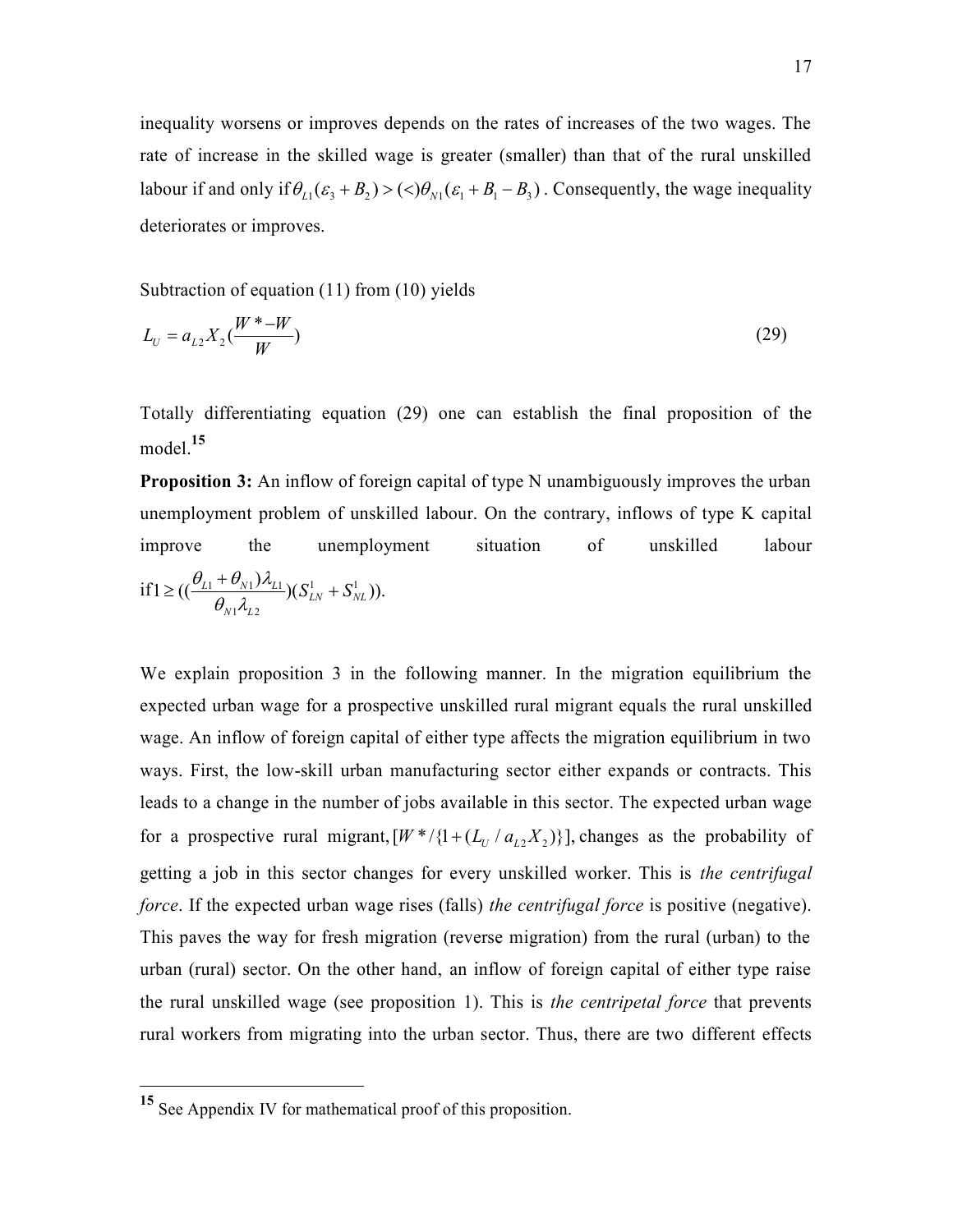working on determination of the size of the unemployed urban unskilled workforce. In the case of an inflow of foreign capital of type N the low-skill urban manufacturing sector contracts both in terms of output and employment. The expected urban unskilled wage falls. So the centrifugal force is negative and drives the unemployed urban workers to return to the rural sector. Thus, both the centripetal and the centrifugal forces work in the same direction and cause the urban unemployment of unskilled labour to decline unequivocally. On the contrary, in the case of an inflow of foreign capital of K type the low-skill urban sector expands and causes the expected urban unskilled wage to rise. This leads to more migration from the rural sector to the urban sector. Therefore, in this case the centrifugal and centripetal forces work in the opposite direction to each other. If the latter force outweighs the former, the level of unemployment falls. This happens under the sufficient condition as stated in proposition 3.

#### **4. An Extension**

In the analysis of the previous section the efficiency function of the skilled workers was assumed to satisfy assumptions A and B. A pertinent question is how the major results of the previous section would be affected if these two assumptions do not hold. For examining this let us suppose that instead of assumptions A and B, the following two assumptions hold.

**Assumption** (C): The responsiveness of  $E(.)$  function with respect to  $\frac{W_S}{R}$ *R* is less than that with respect to  $\frac{W_S}{W_S}$ *W* such that  $\left(\frac{b_3}{2}\right) < \left(\frac{b_1}{2}\right)$ 1  $V_{L1}$  $\left(\frac{c_3}{a}\right) < \left(\frac{c_1}{a}\right).$  $N1$   $V_L$  $\varepsilon$ ,  $\varepsilon$  $\theta_{N1}^{\phantom{N1}}$  $\lt$ 

**Assumption** (D): The algebraic value of the elasticity of  $E_3$  with respect to  $\frac{W_S}{R}$ *R* is less than that of  $E_1$  with respect to  $\frac{W_S}{W_S}$ *W* i.e.  $\left(\frac{E_{33}W_S}{E_{12}R}\right) < \left(\frac{E_{11}W_S}{E_{22}W}\right).$  $3^{11}$   $E_1$  $E_3 R$   $E_1 W$  $\lt$ 

Assumptions (C) and (D) of the efficiency function, *E*(.) , together imply that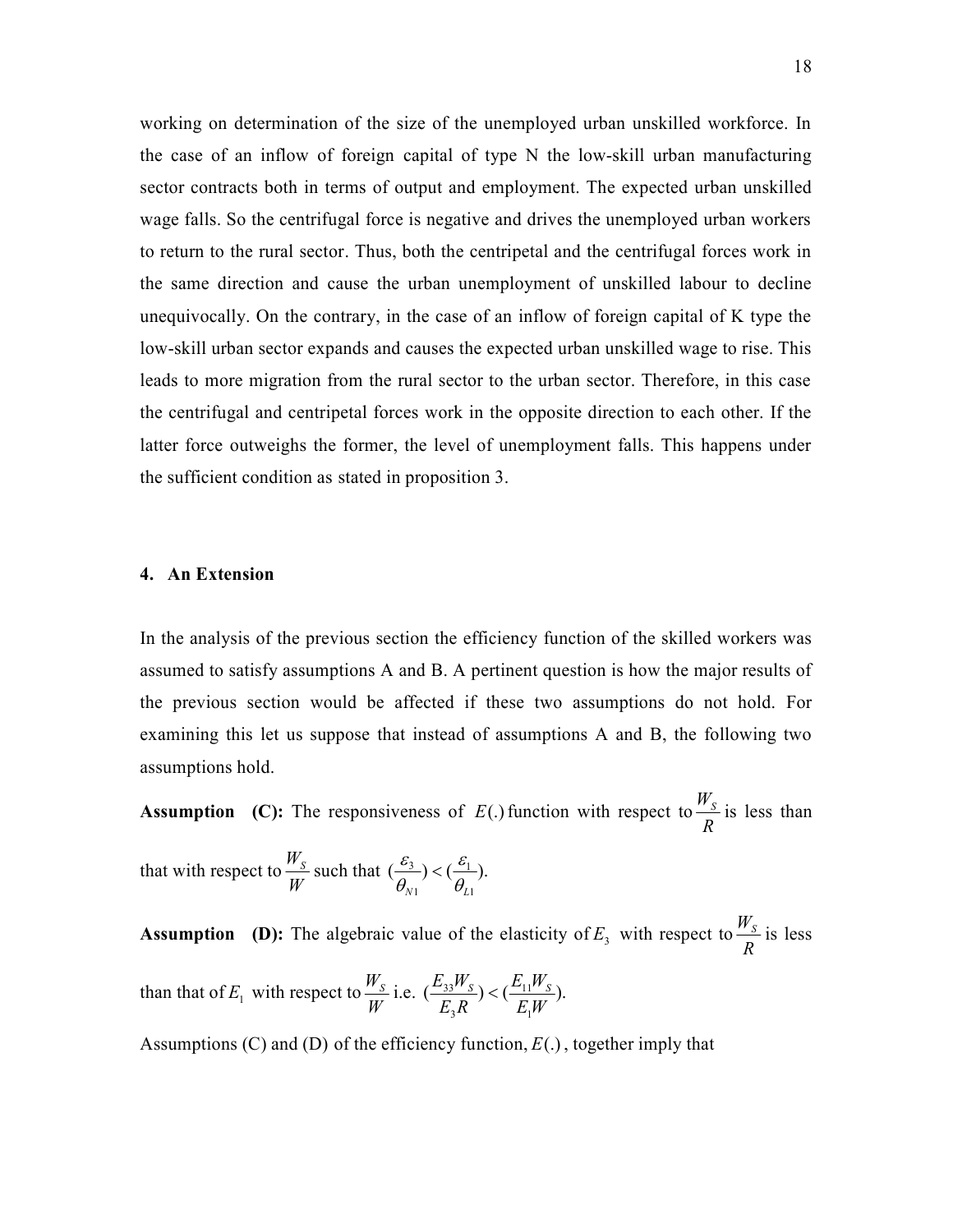$$
\left\{\frac{\theta_{L1}}{\theta_{N1}}\right\} < \left(\frac{\varepsilon_1}{\varepsilon_3}\right) < \left(\frac{\varepsilon_1 + B_1}{\varepsilon_3 + B_2}\right); \text{ and,}
$$
\n
$$
J = \left\{\theta_{L1}(B_2 + \varepsilon_3) - \theta_{N1}(B_1 + \varepsilon_1)\right\} < 0; H = \left(\theta_{L1}\varepsilon_3 - \theta_{N1}\varepsilon_1\right) < 0
$$
\n
$$
\tag{22.1}
$$

We find that corollaries  $(1)$  and  $(2)$  do not change. But using  $(22.1)$  from  $(25)$  and  $(26)$  it is easy to check that corollaries (3) and (4) are to be revised as follows.

**Corollary 3.1:** *R* and *v* are negatively correlated.

**Corollary 4.1:** *R* and  $W_s$  are positively related.

Solving (18) by Cramer's rule and from (27) the following two propositions follow. **<sup>16</sup> Proposition 1.1:** Under assumptions C and D, an inflow of either type of capital leads to (i) an increase in the rural unskilled wage  $(W)$ ; (ii) a decrease in the return to capital of type N; (iii) a decrease in the skilled wage  $(W<sub>S</sub>)$ ; (iv) an increase in the unemployment rate of skilled labour ( *v* ); and, (v) a contraction of sector 3. Besides, (vi) sector 2 expands while sector 1 contracts owing to inflows of capital of type K. However, the effects of an inflow of capital of N type on sectors 1 and 2 are uncertain.

**Proposition 2.1:** Under assumptions C and D inflows of foreign capital of either type unambiguously improves the skilled-unskilled wage inequality.

Propositions 1.1 and 2.1 can be explained in the following fashion. An inflow of foreign capital of type K produces a Rybczynski effect in the HOSS and leads to an expansion of the capital-intensive (K type) sector 2 and a contraction of the unskilled labour-intensive sector 1. The demand for N type of capital falls that lowers its rate of return, *R* . From corollaries (1), (2), (3.1) and (4.1) we then find that  $W_s$  and *E* fall while *W* and *v* increase. As the employment of skilled labour falls both in physical and efficiency units sector 3 contracts. The relative wage inequality unquestionably improves.

-

<sup>19</sup> 

**<sup>16</sup>** See appendix V.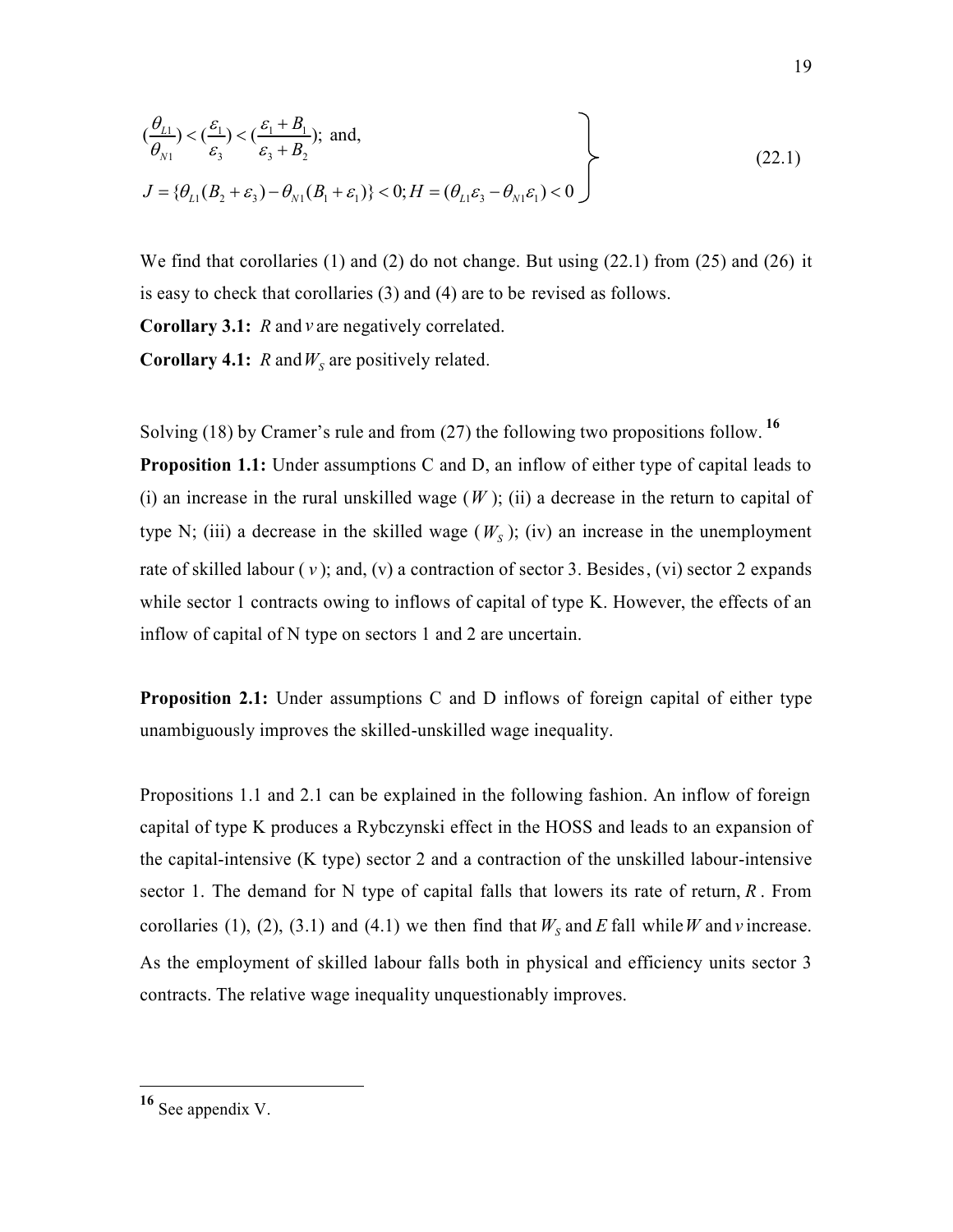On the other hand, an inflow of foreign capital of N type lowers *R* . From the above corollaries we again find that *W* and *v* increase but  $W_s$  and *E* decrease. Sector 3 again contracts and the wage inequality unambiguously improves. But the effects on sectors 1 and 2 are uncertain because of the following reasons. As sector 3 contracts it releases capital of type K to the other two sectors. This produces a Rybczynski type effect in the HOSS causing the capital-intensive sector (sector 2) to expand and sector 1 to contract. On the other hand, an increase in N produces an expansionary effect on sector 1 as this type of capital is specific to this sector. This in turn raises the demand for K type capital in sector 1 that has to come from sector 2. This produces a contractionary effect on sector 2. Thus, there are two opposite effects on sectors 1 and 2, the net outcomes of which are uncertain.

Finally, differentiating equation (29) it is easy to check that if assumptions C and D hold proposition 3 should be modified as follows.

**Proposition 3.1:** Under assumptions C and D an inflow of foreign capital of either type produces an ambiguous effect on the unemployment problem of unskilled labour.

An inflow of foreign capital of either type unequivocally raises the rural unskilled wage. Sector 2 expands both in terms of output and employment owing to inflows of K type of foreign capital. This raises the expected urban wage for a prospective unskilled rural migrant. However, the net effect on  $L_U$  is uncertain as the centrifugal and centripetal forces work in the opposite directions to one another. On the contrary, an inflow of foreign capital of N type produces ambiguous effects on the output and employment of sector 2. Hence, both the direction and the magnitude of the centrifugal force are uncertain. Consequently, the effect on  $L_U$  would also be uncertain.

#### **5. Concluding remarks**

This paper has developed a three-sector general equilibrium framework that explains unemployment of both skilled and unskilled labour. Unemployment of unskilled labour is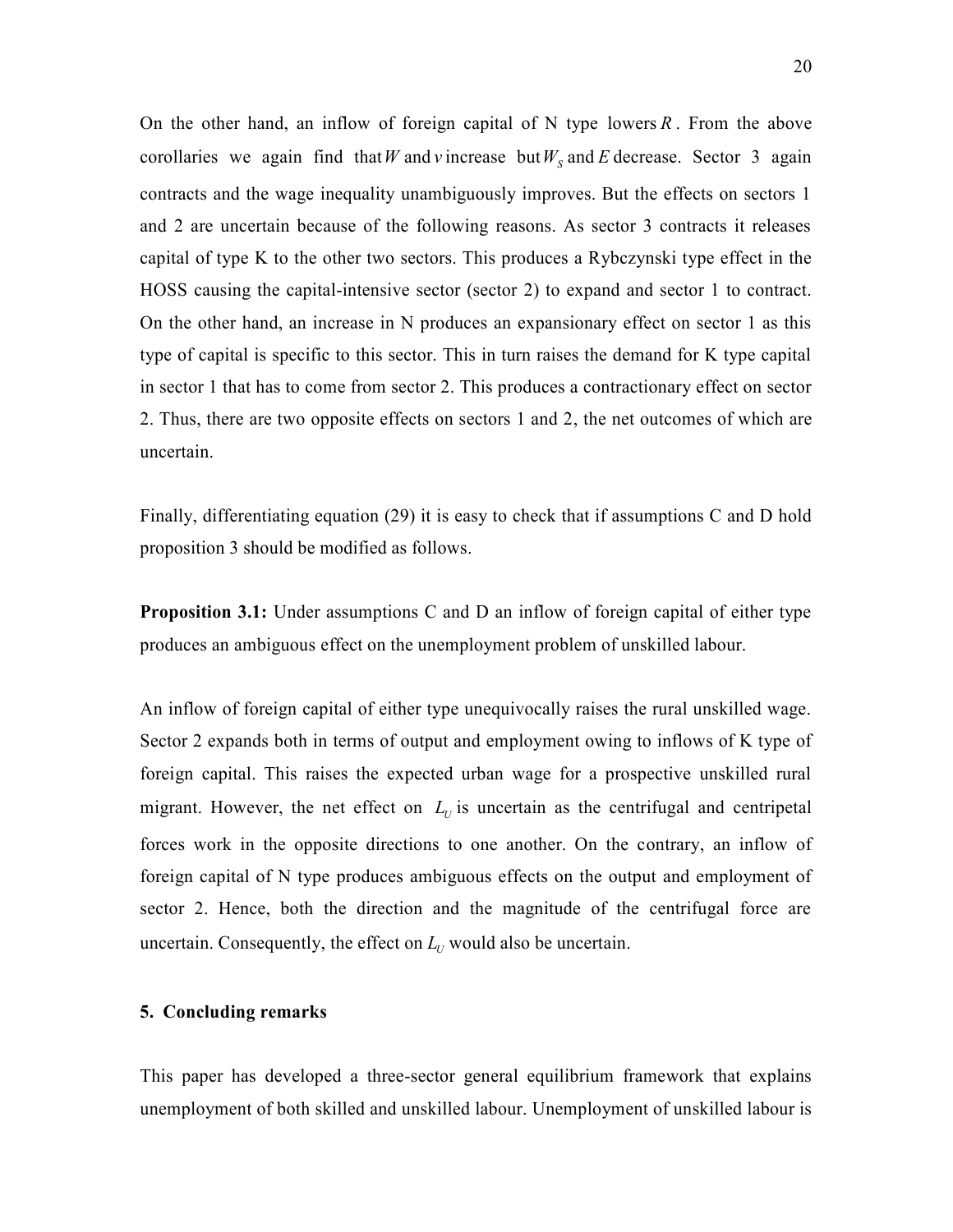of the HT type while unemployment of skilled labour is caused due to the validity of the FWH in the high-skill sector. There are two types of capital: type N and type K. This theoretical analysis deserves special attention because no attempt has earlier been made to use the efficiency wage theory, especially the FWH version of the theory, in analyzing the skilled-unskilled wage inequality in a developing economy. This exercise leads to some interesting results. If the skilled workers are more averse to income increases of the unskilled workers than to increases in the earnings of the capitalists, the relative wage inequality improves unequivocally although the unemployment situations of both types of labour may worsen. If, on the contrary, an increase in the earnings of the capitalists causes a greater negative response among the skilled workers and lower their work morale than that results from an increase in the incomes of the unskilled workers, an inflow of foreign capital of either type is likely to worsen the skilled-unskilled wage inequality but improve the unemployment problem of either type of labour. Inflows of foreign capital in this case definitely make the unskilled workers better off although the economic conditions of the skilled workers improve even more.

Therefore, the consequences of foreign capital inflows crucially hinge on the properties implied by the efficiency function of the skilled workers although the average and aggregate wage incomes of the unskilled workers increase under all possible situations. Finally, how and to what extent the skilled workers would respond to changes in the earnings of different factors of production is a subject matter of the human psychology. One should recourse to empirical surveys and/or randomized experiments on the skilled workers for determining their attitudes towards the earnings of the other income classes and unfolding the exact nature of their effort function.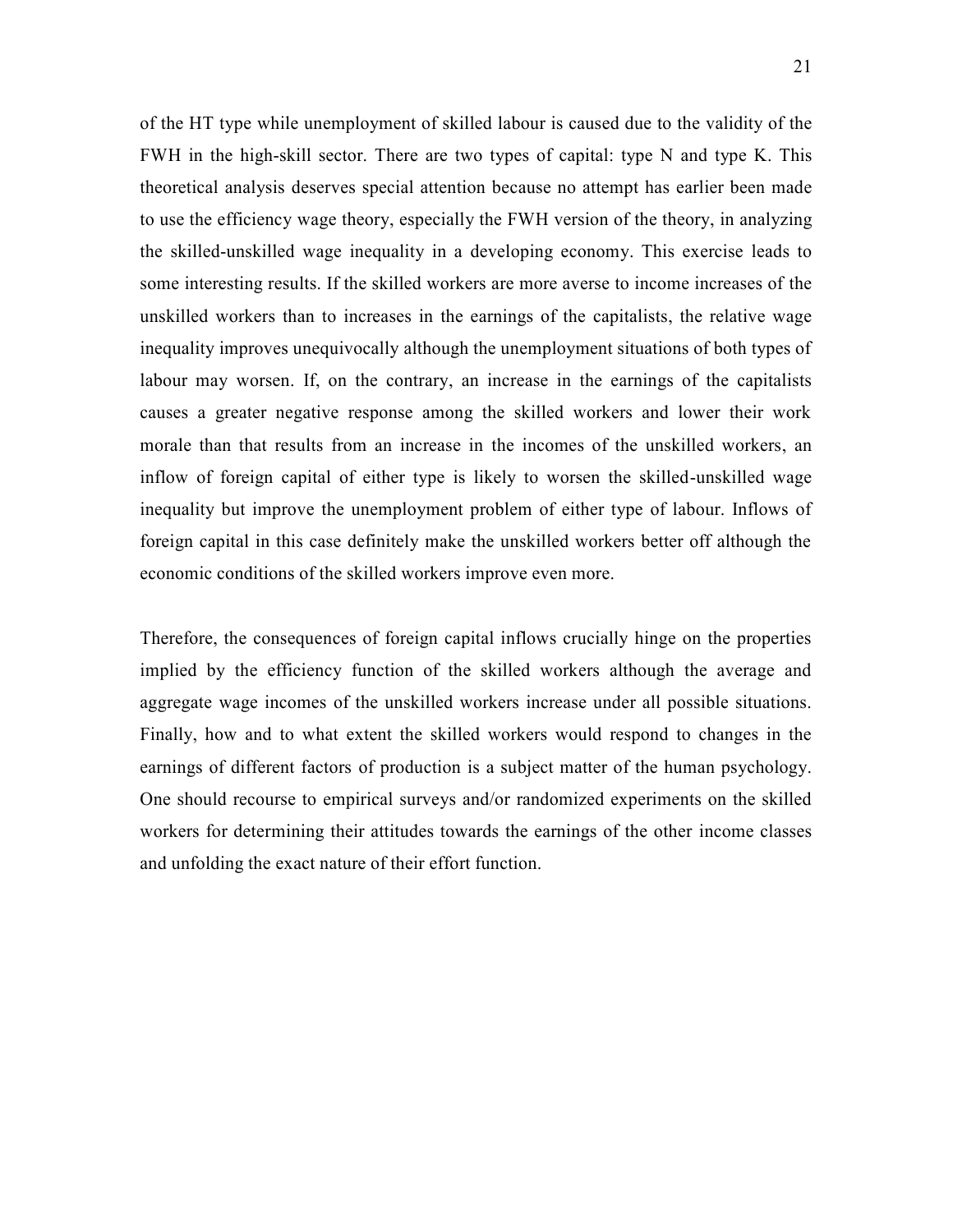#### **References:**

Agell, J. and Lundborg, P. (1995): 'Fair wages in the open economy', *Economica* 62, 325-351

Agell, J. and Lundborg, P. (1992): 'Fair wages, involuntary unemployment and tax policy in the simple general equilibrium model', *Journal of Public Economics* 47, 299-320.

Akerlof, G. and Yellen, J. (1990): 'The fair wage effort hypothesis and unemployment', *Quarterly Journal of Economics* 105, 255-284.

Bardhan, P.K. (1973): 'A model of growth of capitalism in a dual agrarian economy'. In: Bhagwati, J.M., Eckaus, R.S. (Eds.), *Development and Planning: Essays in Honour of Paul Rosenstein-Rodan*. USA, MIT Press.

Beladi, H., Chaudhuri, S. and Yabuuchi, S. (2008): 'Can international factor mobility reduce wage inequality in a dual economy?', *Review of International Economics* 16(5), 893-903.

Beyer, H., Rojas, P. and Vergara, R. (1999): "Trade liberalization and wage inequality*", Journal of Development Economics*, 59(1): 103-123.

Bhalotra, S. (2002): 'The impact of economic liberalization on employment and wages in India', ILO. Geneva.

Bliss, C.J. and Stern, N,H. (1978): 'Productivity, wages, and nutrition, Parts I and II', *Journal of Development Economics* 5.

Chaudhuri, S. (2007): 'Foreign capital, welfare and unemployment in the presence of agricultural dualism', *Japan and the World Economy* 19, 149-165.

Chaudhuri, S. and Yabuuchi, S. (2008): 'Foreign capital and skilled-unskilled wage inequality in a developing economy with non-traded goods. In S. Marjit and E. Yu (eds.), *Contemporary and Emerging Issues in Trade Theory and Policy*, Emerald Group Publishing Limited, UK.

Chaudhuri, S. and Yabuuchi, S. (2007): 'Economic liberalization and wage inequality in the presence of labour market imperfection', *International Review of Economics and Finance* 16, 592-603.

Currie, J. and Harrison, A. (1997): "Trade reform and labor market adjustment in Morocco*", Journal of Labour Economics*.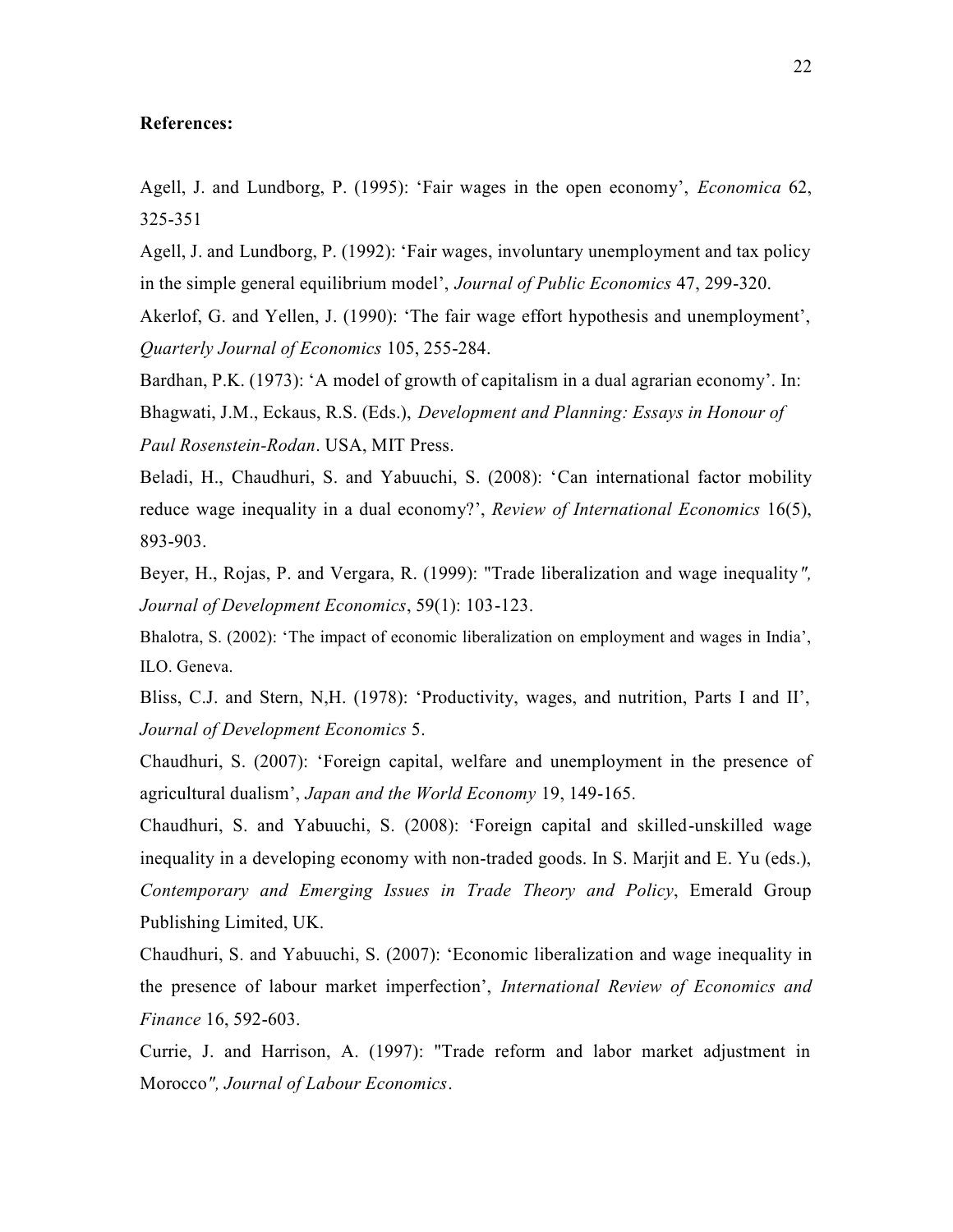Feenstra, R. C., and Hanson, G. H. (1996): 'Foreign investment, outsourcing and relative wages'. In R. C. Feenstra, G. M. Grossman, and D. A. Irwin (Eds.), Political economy of trade policies: Essays in honor of J. N. Bhagwati (pp. 89-127). Cambridge, MA: MIT Press.

Feher, E. (1991): 'Fair wages and unemployment', Dept. of Economics, University of Technology, Vienna.

Hanson, G.H. and Harrison. A. (1999): "Trade Liberalization and Wage Inequality in Mexico", *Industrial and Labour Relations Review*, 52(2), 271-288.

Harrison, A. and Hanson, G. (1999): "Who gains from trade reform? Some remaining puzzles", *Journal of Development Economics*, 59(1): 125-154.

Harris, J.R. and M. P. Todaro (1970): "Migration, Unemployment and Development: A Two-sector Analysis", *American Economic Review*, 60: 126-42.

Leibenstein, H. (1957): Economic Backwardness and Economic Growth, Wiley, New York.

Marjit, S., and Kar, S. (2005): 'Emigration and wage inequality', *Economics Letters*, 88, 141-145.

Marjit, S., Beladi, H., and Chakrabarti, A. (2004): 'Trade and wage inequality in developing countries', *Economic Inquiry* 42, 295-303.

Marjit, S. and Acharyya, R. (2003). *International Trade, Wage Inequality and the* 

*Developing Countries: A General Equilibrium Approach*. Heidelberg: Physica/Springer Verlag.

Osmani, S.R. (1991): 'Wage determination in rural labour markets: the theory of implicit cooperation', *Journal of Development Economics* 34, 3-23.

Serneels, P.M. (2007): 'The nature of unemployment among young men in urban Ethiopia', *Review of Development Economics* 11(1), 170-186.

Shapiro, C. and Stiglitz, J.E. (1984): 'Equilibrium unemployment as a worker discipline device', *American Economic Review* 74, 433-444.

Yabuuchi, S. and Chaudhuri, S. (2007): 'International migration of labour and skilled– unskilled wage inequality in a developing economy', *Economic Modelling* 24(1), 128- 137.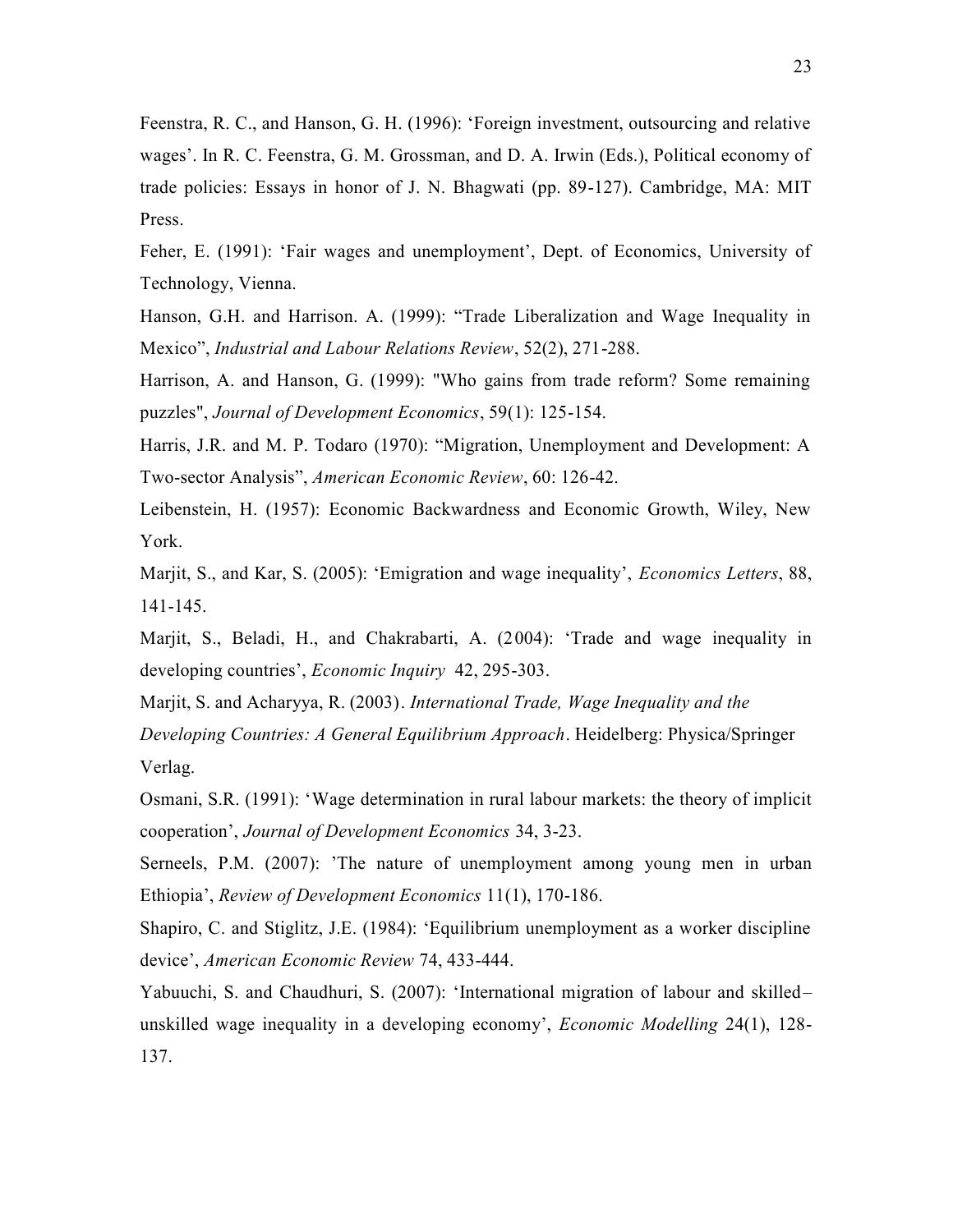### **Appendix I:**

Solving (18) by Cramer's rule the following result is obtained.

$$
\frac{\hat{R}}{\hat{N}} = \frac{\left|\lambda^*\right|}{\left|D\right|} (\theta_{L1} \varepsilon_4 B_3) \tag{A.1}
$$
\n
$$
(+)(-)
$$

where:

$$
|D| = -\varepsilon_{4}B_{3} \left[ \theta_{L1} (\lambda_{K2}B_{6} - \lambda_{K1} \lambda_{L2}^{*} S_{NL}^{1}) + \theta_{N1} (\lambda_{K2}B_{5} - \lambda_{K1} \lambda_{L2}^{*} S_{NL}^{1}) \right]
$$
  
\n(-)\n(+)  
\n
$$
+ \lambda_{L2}^{*} [\varepsilon_{4} \lambda_{K3} J - B_{3}B_{4}H] \tag{19}
$$
  
\n(+)\n(-)\n(+)

$$
J = \{\theta_{L1}(B_2 + \varepsilon_3) - \theta_{N1}(B_1 + \varepsilon_1)\};\
$$
  
\n
$$
H = (\theta_{L1}\varepsilon_3 - \theta_{N1}\varepsilon_1); \text{ and,}
$$
  
\n
$$
|\lambda^*| = (\lambda_{L1}\lambda_{K2} - \frac{W^*}{W}\lambda_{L2}\lambda_{K1}) > 0
$$
\n(A.2)

(Note that  $|\lambda^*| > 0$  as sector 1 is more unskilled labour-intensive vis-à-vis sector 2 in value sense.)

In an indecomposable production structure like this it is sensible to assume that *R* falls (rises) if *N* rises (falls) i.e. ˆ  $(\frac{R}{\hat{N}})$  < 0. *N*  $<$  0. From  $(A.1)$  it then follows that  $D > 0$  (21)

From (19) and (A.2) it follows that two sufficient conditions for  $|D| > 0$  are:

$$
J,H>0.
$$

## **Appendix II:**

As 
$$
E_1 = \left(\frac{\partial E}{\partial (\frac{W_s}{W})}\right)
$$
;  $E_3 = \left(\frac{\partial E}{\partial (\frac{W_s}{R})}\right) > 0$  and  $E_{11}, E_{33} < 0$  we must have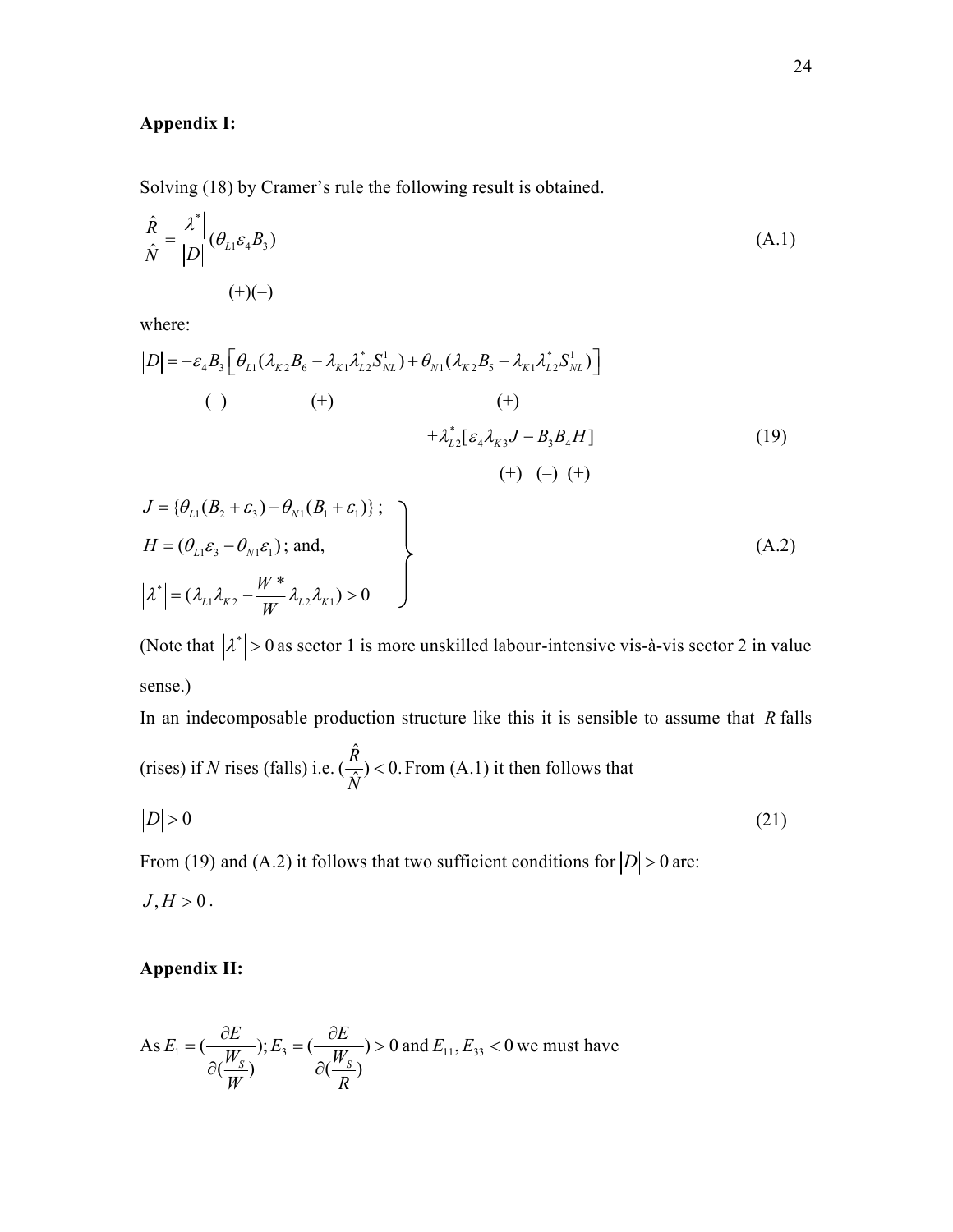$$
[\varepsilon_1 E + E_{11} (\frac{W_s}{W})^2] > 0; \text{ and,}
$$
  
\n
$$
[\varepsilon_3 E + E_{33} (\frac{W_s}{R})^2] > 0. \text{ Using (17) one can write}
$$
  
\n
$$
(\varepsilon_1 + B_1) > 0; \text{ and,}
$$
  
\n
$$
(\varepsilon_3 + B_2) > 0.
$$
 (A.3)

From Assumption A it follows that

$$
\left(\frac{\theta_{L1}}{\theta_{N1}}\right) > \left(\frac{\varepsilon_1}{\varepsilon_3}\right) \tag{A.4}
$$

That  $H > 0$  is a direct consequence of Assumption A. We are going to prove that  $J > 0$  if Assumption B holds.

From (20) we find that

$$
J > 0 \text{ iff } (\frac{\theta_{L1}}{\theta_{N1}}) > (\frac{\varepsilon_1 + B_1}{\varepsilon_3 + B_2})
$$
 (A.5)

Now

$$
\left[\frac{\varepsilon_{1}}{\varepsilon_{3}} - \frac{(B_{1} + \varepsilon_{1})}{(B_{2} + \varepsilon_{3})}\right] = \left[\frac{(\varepsilon_{1}B_{2} - \varepsilon_{3}B_{1})}{\varepsilon_{3}(B_{2} + \varepsilon_{3})}\right] = \left(\frac{\varepsilon_{1}}{B_{2} + \varepsilon_{3}}\right)\left[\frac{B_{2}}{\varepsilon_{3}} - \frac{B_{1}}{\varepsilon_{1}}\right]
$$

Substituting the values of  $B_1$  and  $B_2$  from (17) and simplifying we can obtain the following expression.

$$
\left[\frac{\varepsilon_{1}}{\varepsilon_{3}} - \frac{(B_{1} + \varepsilon_{1})}{(B_{2} + \varepsilon_{3})}\right] = \left(\frac{\varepsilon_{1}}{\varepsilon_{3} + B_{2}}\right)\left[\frac{E_{33}W_{S}}{E_{3}R} - \frac{E_{11}W_{S}}{E_{1}W}\right]
$$
\n(A.6)

Now if  $(\frac{L_{33}r}{2}) \geq (\frac{L_{11}}{2})$  $3^{\prime\prime}$   $L_1$  $(\frac{E_{33}W_s}{E_{12}R}) \geq (\frac{E_{11}W_s}{E_{12}W})$  $E_3 R$   $E_1 W$  $\geq \left(\frac{E_{11}r_s}{E_{12}}\right)$  i.e. if Assumption B holds from (A.3) and (A.6) it follows that

$$
\frac{\varepsilon_1}{\varepsilon_3} \ge \frac{(B_1 + \varepsilon_1)}{(B_2 + \varepsilon_3)}\tag{A.7}
$$

From (A.4) and (A.7) we can write

$$
(\frac{\theta_{L1}}{\theta_{N1}}) > (\frac{\varepsilon_1 + B_1}{\varepsilon_3 + B_2}) \Rightarrow J > 0 \text{ (see (A.5))}.
$$

Combining (A.4) and (A.7) and using (20) one can write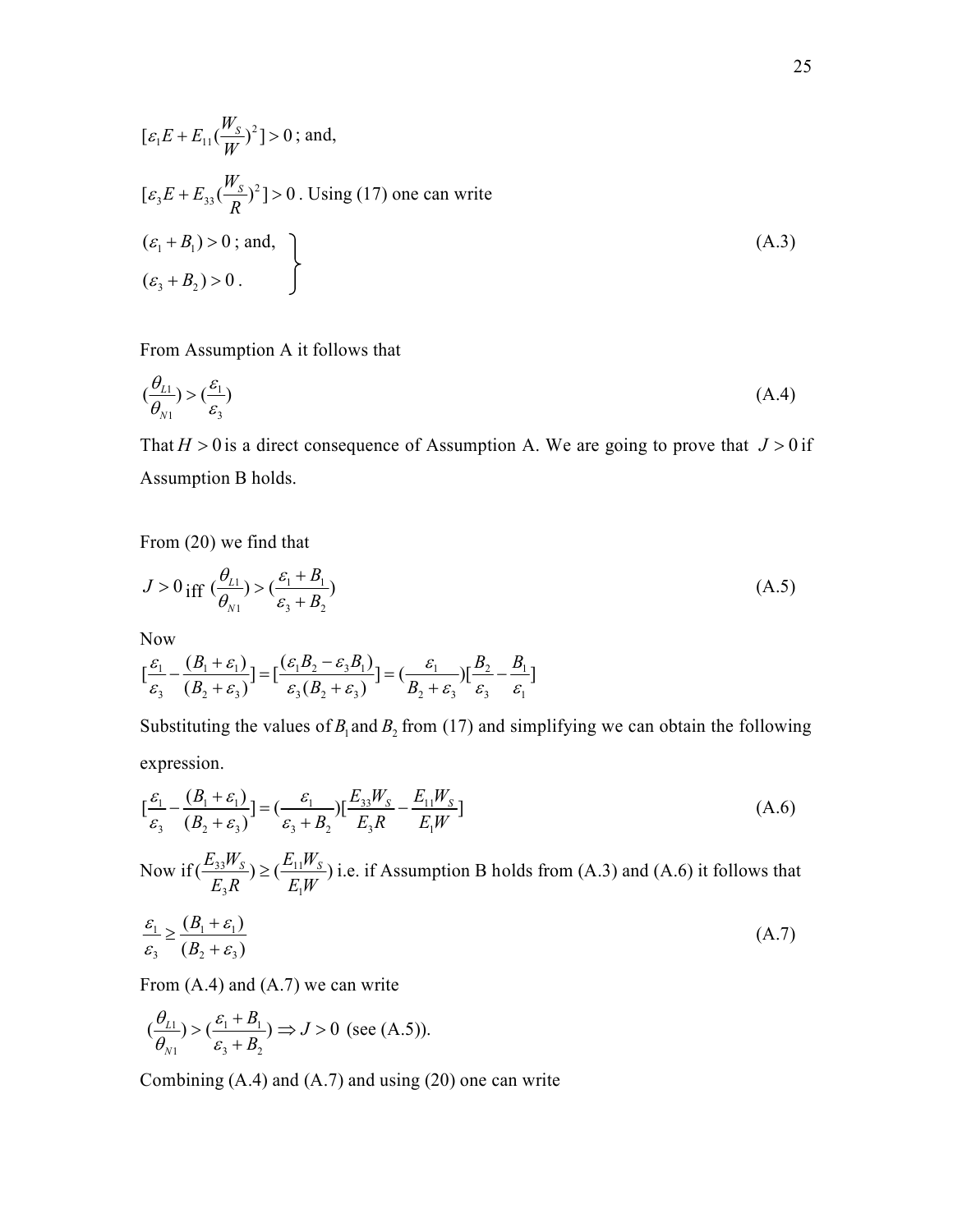$$
\left(\frac{\theta_{L1}}{\theta_{N1}}\right) > \left(\frac{\varepsilon_1}{\varepsilon_3}\right) \ge \left(\frac{\varepsilon_1 + B_1}{\varepsilon_3 + B_2}\right) \Rightarrow J, H > 0. \tag{22}
$$

# **Appendix III:**

.

Solving (18) by Cramer's rule, using (17), (21) and (22) and simplifying the following results can be obtained.

$$
\frac{\hat{W}}{\hat{N}} = -\frac{\varepsilon_4 \theta_{N1} B_3 |\lambda^*|}{|D|} > 0; \quad \frac{\hat{W}}{\hat{K}} = -\frac{\varepsilon_4 \theta_{N1} B_3 \lambda_{L2}^*}{|D|} > 0; \n\frac{\hat{R}}{\hat{N}} = \frac{|\lambda^*|}{|D|} (\theta_{L1} \varepsilon_4 B_3) < 0; \quad \frac{\hat{R}}{\hat{K}} = \frac{\lambda_{L2}^* (\theta_{L1} \varepsilon_4 B_3)}{|D|} < 0 \n\frac{\hat{W}_s}{\hat{N}} = \frac{|\lambda^*|}{|D|} \varepsilon_4 J > 0; \quad \frac{\hat{W}_s}{\hat{K}} = \frac{\lambda_{L2}^*}{|D|} \varepsilon_4 J > 0 \n\frac{\hat{V}}{\hat{N}} = \frac{|\lambda^*|}{|D|} B_3 H < 0; \quad \frac{\hat{V}}{\hat{K}} = \frac{\lambda_{L2}^*}{|D|} B_3 H < 0 \n\frac{\hat{X}_1}{\hat{N}} = \frac{1}{|D|} [\lambda_{L2}^* (\varepsilon_4 \lambda_{K3} J - B_3 B_4 H) - \lambda_{K2} \varepsilon_4 B_3 {\lambda_{L1} S_{LN}} (\theta_{N1} + \theta_{L1}) + \theta_{N1} \lambda_{L2}^* \} ] > 0 \n\frac{\hat{X}_1}{\hat{K}} = \frac{B_3 S_{NL}^1 \lambda_{L2}^* \varepsilon_4}{|D|} (\theta_{L1} + \theta_{N1}) < 0; \quad \frac{\hat{X}_2}{\hat{K}} = \frac{-B_3 \varepsilon_4 (\theta_{L1} B_6 + \theta_{N1} B_5)}{|D|} > 0 \n\frac{\hat{X}_2}{\hat{N}} = \frac{1}{|D|} [-\lambda_{L1} (\varepsilon_4 \lambda_{K3} J - B_3 B_4 H) + \lambda_{K1} \varepsilon_4 B_3 {\lambda_{L1} S_{LN}} (\theta_{N1} + \theta_{L1}) + \theta_{N1} \lambda_{L2}^* \} ] < 0
$$

Results presented in (A.8) have been verbally stated in proposition 1.

# **Appendix IV:**

Total differentials of equation (29) yield

$$
\lambda_{LU}\hat{L}_U = \lambda_{L2}[(\frac{W^* - W}{W})\hat{X}_2 - (\frac{W^*}{W})\hat{W}]
$$
\n(A.9)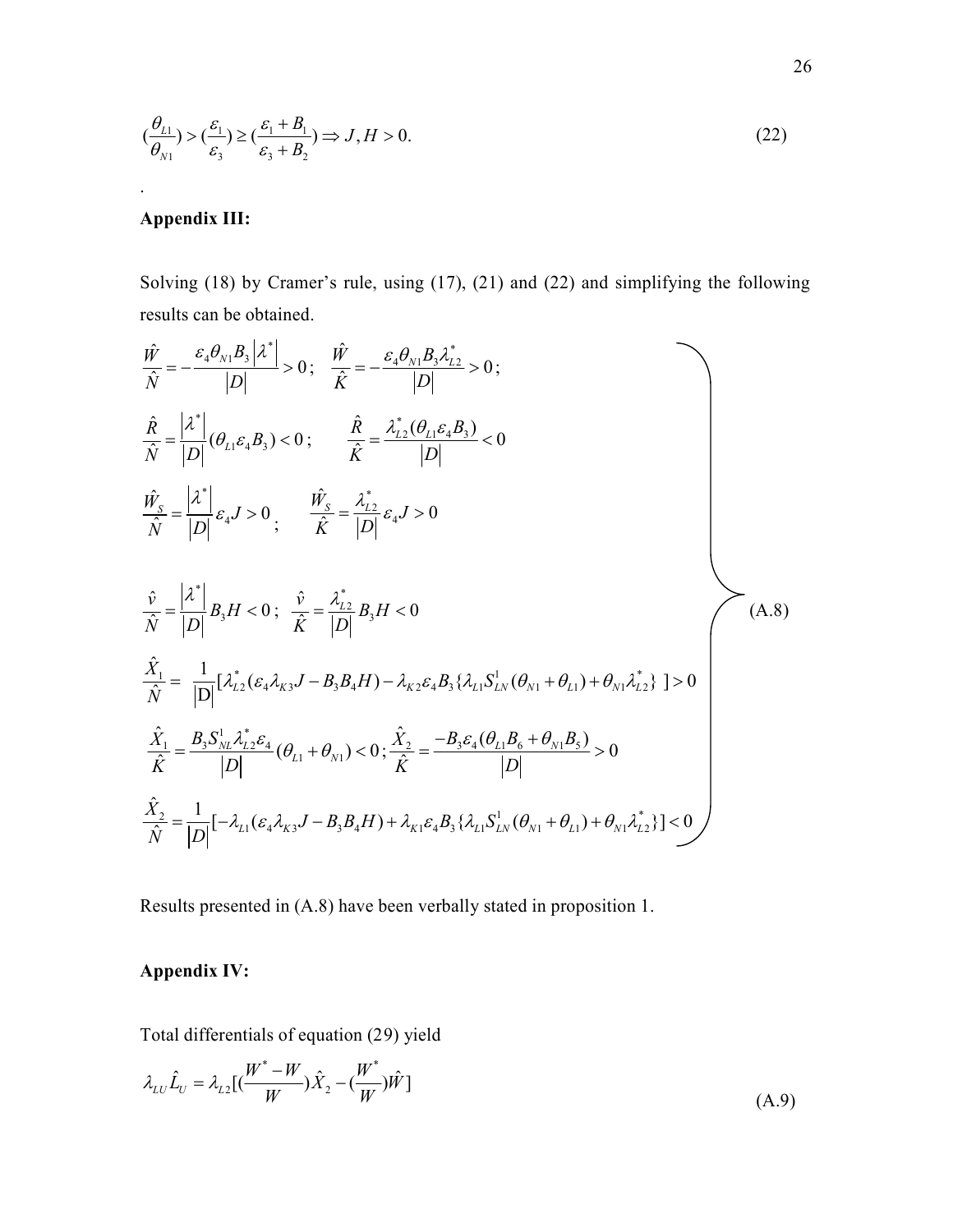where 
$$
\lambda_{LU} = \left(\frac{L_U}{L}\right)
$$

Substituting  $\hat{W}$  and  $\hat{X}_2$  from (A.8) into (A.9) and simplifying the following two expressions can be derived.

$$
(\frac{\hat{L}_{U}}{\hat{N}}) = (\frac{\lambda_{L2}}{\lambda_{LU}|D|})[[(\frac{W^* - W}{W})[\lambda_{L1}(B_3B_4H - \lambda_{K3}\varepsilon_4J) + \lambda_{K1}\varepsilon_4B_3\{\lambda_{L1}S_{LN}^1(\theta_{L1} + \theta_{N1}) + \theta_{N1}\lambda_{L2}^*\}]
$$
  
\n(+) 
$$
(-)(+)(+) (-) (+) (-) (+)
$$
  
\n(+) 
$$
+ (\frac{W^*}{W})(\theta_{N1}\varepsilon_4B_3) [\lambda^*]] < 0.
$$
  
\n(A.10)

$$
\begin{aligned}\n(\frac{\hat{L}_{U}}{\hat{K}}) &= (\frac{\varepsilon_{4}B_{3}\lambda_{L2}}{\lambda_{LU}|D|})[(\theta_{L1} + \theta_{N1})\lambda_{L1}(S_{LN}^{1} + S_{NL}^{1}) + (\frac{W^{*}}{W})\{\theta_{N1}\lambda_{L2} \\
&\quad - (\theta_{L1} + \theta_{N1})\lambda_{L1}(S_{LN}^{1} + S_{NL}^{1})\}\n\end{aligned}
$$
\n(A.11)

From (A.11) it follows that

$$
(\frac{\hat{L}_U}{\hat{K}}) < 0 \text{ if } 1 \ge ((\frac{\theta_{L1} + \theta_{N1})\lambda_{L1}}{\theta_{N1}\lambda_{L2}})(S_{LN}^1 + S_{NL}^1)) \tag{A.12}
$$

## **Appendix V:**

From Assumption C it follows that

$$
\left(\frac{\theta_{L1}}{\theta_{N1}}\right) < \left(\frac{\varepsilon_1}{\varepsilon_3}\right) \tag{A.13}
$$

That  $H < 0$  is a direct consequence of Assumption C. We are going to prove that  $J < 0$  if Assumption D holds.

From (20) we find that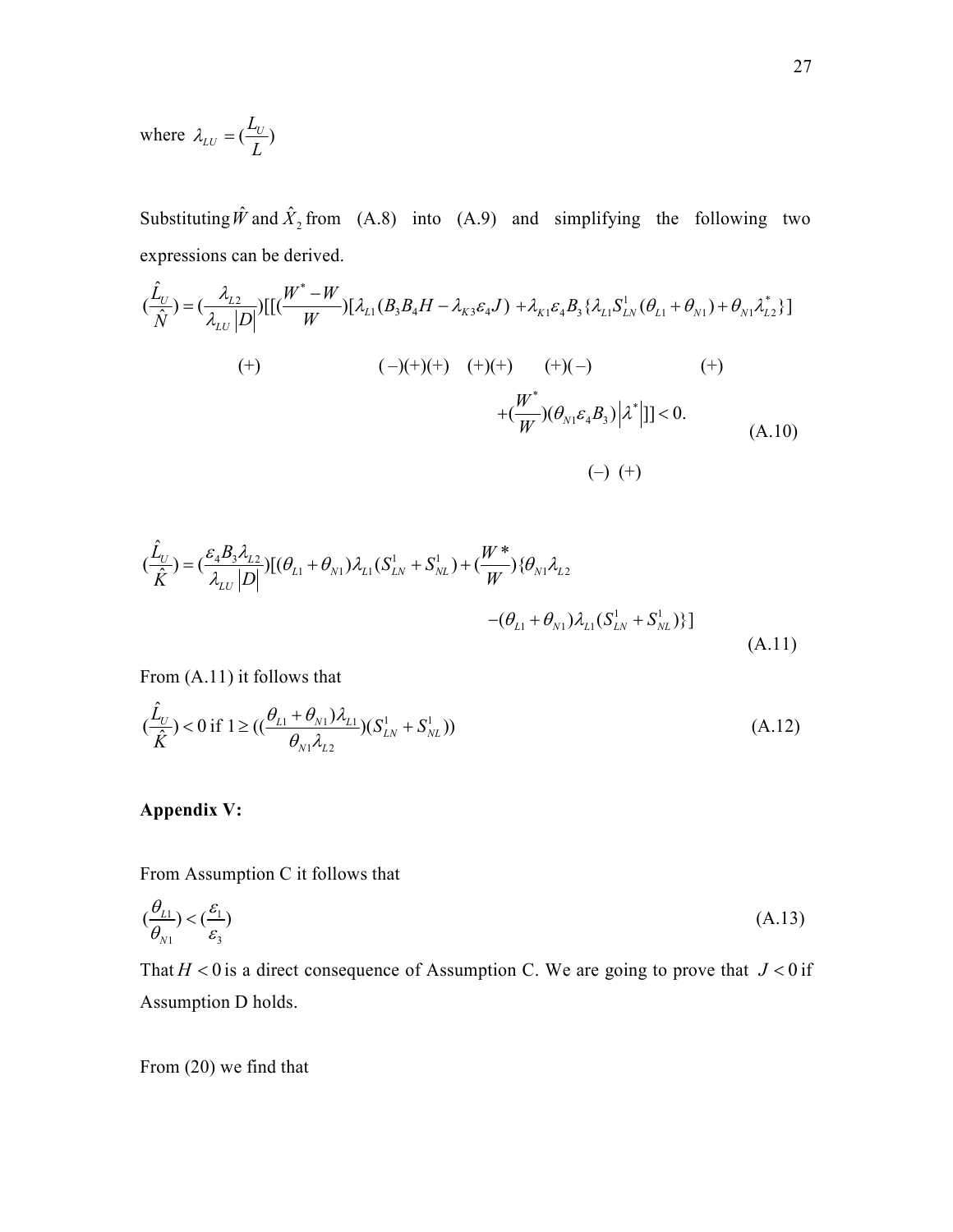$$
J < 0 \text{ iff } \left(\frac{\theta_{L1}}{\theta_{N1}}\right) < \left(\frac{\varepsilon_1 + B_1}{\varepsilon_3 + B_2}\right) \tag{A.14}
$$

Now if  $\left(\frac{L_{33}I_{1}S}{R_{12}}\right) < \left(\frac{L_{11}}{R_{11}}\right)$  $3^{11}$   $L_1$  $(\frac{E_{33}W_s}{E_{12}R}) < (\frac{E_{11}W_s}{E_{12}W})$  $E_3 R$   $E_1 W$  $\lt (\frac{L_{11}r_s}{2})$  i.e. if Assumption D holds from (A.3) and (A.6) it follows that

$$
\frac{\varepsilon_1}{\varepsilon_3} < \frac{(B_1 + \varepsilon_1)}{(B_2 + \varepsilon_3)}\tag{A.15}
$$

From (A.13) and (A.15) we can write

$$
(\frac{\theta_{L1}}{\theta_{N1}}) < (\frac{\varepsilon_1 + B_1}{\varepsilon_3 + B_2}) \Rightarrow J < 0 \text{ (see (A.14))}.
$$

Combining (A.13) and (A.15) and using (20) one can write

$$
\left(\frac{\theta_{L1}}{\theta_{N1}}\right) < \left(\frac{\varepsilon_1}{\varepsilon_3} + \frac{B_1}{\varepsilon_3 + B_2}\right) \Rightarrow J, H < 0. \tag{22.1}
$$

Besides, solving (18) by Cramer's rule, using (17), (21) and (22.1) and simplifying the results are obtained.

$$
\frac{\hat{W}}{\hat{N}} = -\frac{\varepsilon_4 \theta_{N1} B_3 | \lambda^*|}{|D|} > 0; \quad \frac{\hat{W}}{\hat{K}} = -\frac{\varepsilon_4 \theta_{N1} B_3 \lambda_{L2}^*}{|D|} > 0; \n\frac{\hat{R}}{\hat{N}} = \frac{|\lambda^*|}{|D|} (\theta_{L1} \varepsilon_4 B_3) < 0; \quad \frac{\hat{R}}{\hat{K}} = \frac{\lambda_{L2}^* (\theta_{L1} \varepsilon_4 B_3)}{|D|} < 0 \n\frac{\hat{W}_S}{\hat{N}} = \frac{|\lambda^*|}{|D|} \varepsilon_4 J < 0; \quad \frac{\hat{W}_S}{\hat{K}} = \frac{\lambda_{L2}^*}{|D|} \varepsilon_4 J < 0 \n\frac{\hat{V}}{\hat{N}} = \frac{|\lambda^*|}{|D|} B_3 H > 0; \quad \frac{\hat{V}}{\hat{K}} = \frac{\lambda_{L2}^*}{|D|} B_3 H > 0 \n\frac{\hat{X}_1}{\hat{N}} = \frac{B_3 S_{NL}^1 \lambda_{L2}^* \varepsilon_4}{|D|} (\theta_{L1} + \theta_{N1}) < 0; \frac{\hat{X}_2}{\hat{K}} = \frac{-B_3 \varepsilon_4 (\theta_{L1} B_6 + \theta_{N1} B_5)}{|D|} > 0 \n\frac{\hat{X}_1}{\hat{N}} = \frac{1}{|D|} [\lambda_{L2}^* (\varepsilon_4 \lambda_{K3} J - B_3 B_4 H) - \lambda_{K2} \varepsilon_4 B_3 {\lambda_{L1} S_{LN}^1 (\theta_{N1} + \theta_{L1}) + \theta_{N1} \lambda_{L2}^* } ] = ? \n\frac{\hat{X}_2}{\hat{N}} = \frac{1}{|D|} [-\lambda_{L1} (\varepsilon_4 \lambda_{K3} J - B_3 B_4 H) + \lambda_{K1} \varepsilon_4 B_3 {\lambda_{L1} S_{LN}^1 (\theta_{N1} + \theta_{L1}) + \theta_{N1} \lambda_{L2}^* } ] = ?
$$